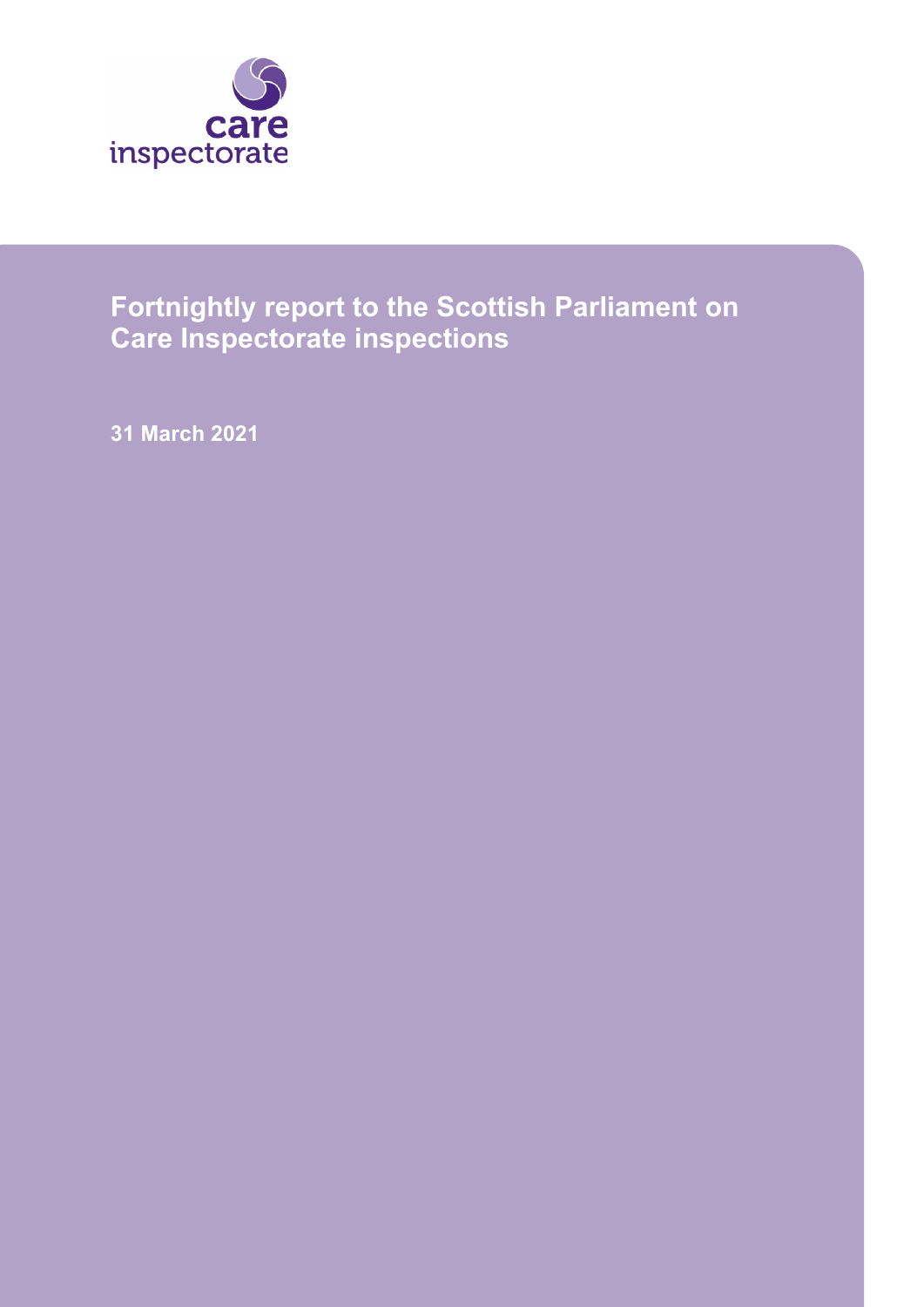### **Introduction**

In accordance with Paragraph 22 in Part 9 of Schedule 1 to the Coronavirus (Scotland) (No.2) Act 2020, which came into force on 27 May 2020, the Care Inspectorate must lay before Parliament a report every two weeks setting out:

(a) which care home services it inspected during those two weeks, and

(b) the findings of those inspections.

This report covers inspections we have completed since those detailed in our previous report to parliament of 17 March 2021.

To meet the duties imposed by the Act and to comply with associated guidance, the Care Inspectorate must focus and report on infection prevention and control, PPE and staffing. Consequently, the Care Inspectorate has amended its quality framework for care homes to support this process. This enables us to focus on these areas while also considering the impact on people's wellbeing. Such a framework supports openness and transparency and helps to ensure a fair and consistent approach, including in any evaluations we make.

To support inspections being undertaken in these circumstances, we have developed inspection tools on wellbeing, infection prevention and control and staffing that have been agreed with Health Protection Scotland and Healthcare Improvement Scotland. Some of our inspections have been undertaken with inspectors from Healthcare Improvement Scotland and public health staff. We have taken account in all inspections of the scrutiny intelligence we have, including previous inspections, complaints made to us, notifications made by the services, and information shared with us by health and social care partnerships and directors of public health for the relevant area.

We have augmented our quality framework by creating an additional key inspection question with associated quality indicators. This reflects our current inspection focus on service performance in relation to COVID-19 infection prevention and control, PPE, staffing and people's wellbeing.

Key question 7: How good is our care and support during the COVID-19 pandemic?

The quality indicators for key question 7 are:

- 7.1 People's health and wellbeing are supported and safeguarded during the COVID-19 pandemic
- 7.2 Infection control practices support a safe environment for both people experiencing care and staff
- 7.3 Staffing arrangements are responsive to the changing needs of people experiencing care.

To meet the tight timescales imposed by the legislation, this report outlines our highlevel findings following oral feedback to the provider. In due course and following our normal publication protocols, we will publish for each service outlined in this report, a more detailed, individual inspection report.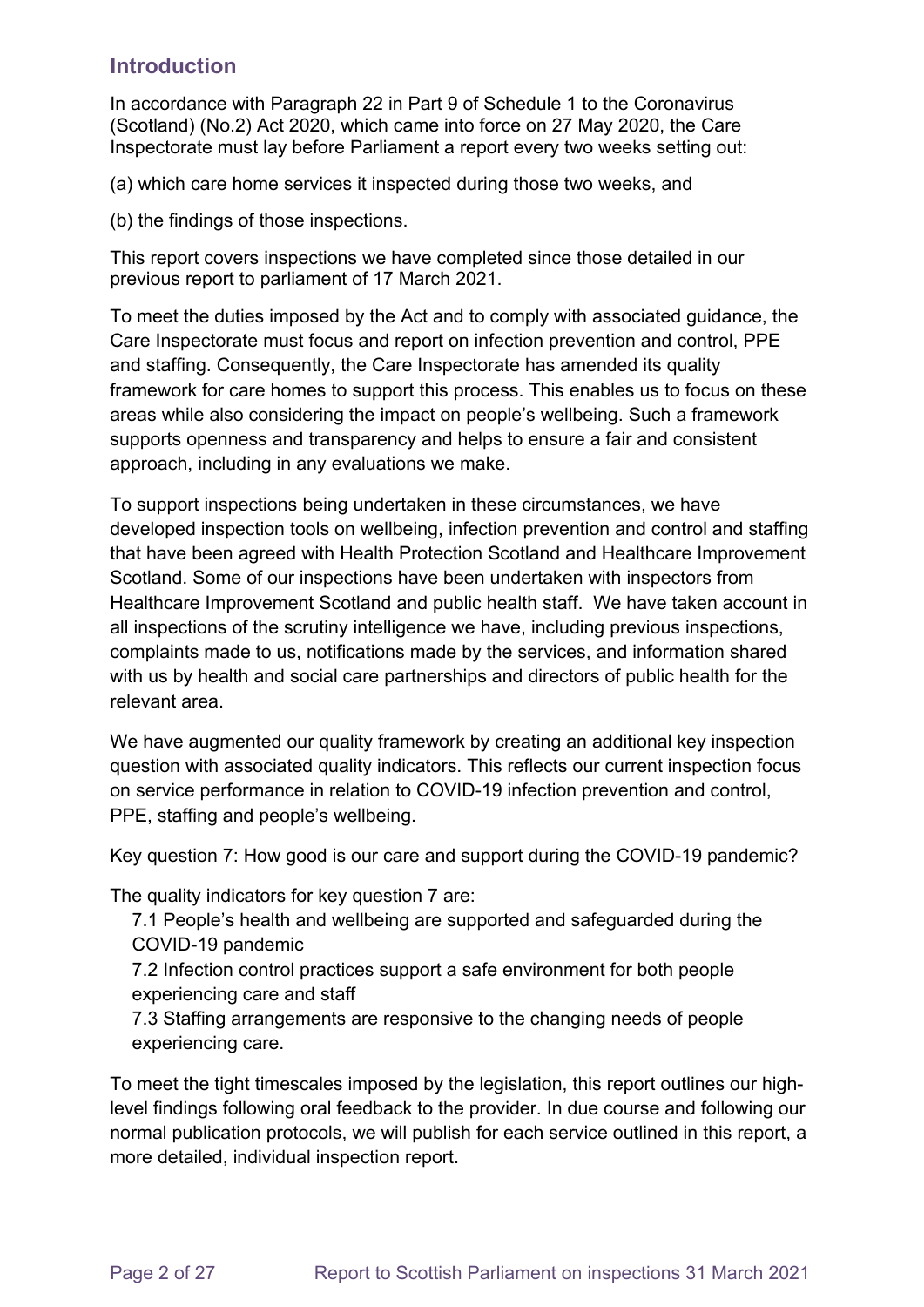# **Glenfairn House Nursing Home, Ayr**

Glenfairn House Nursing Home is a care home registered to provide care to 65 older people. The provider is Glenfairn Limited, part of Sanctuary Care Limited.

We carried out an unannounced inspection of the care home on 4 March with Healthcare Improvement Scotland. Following this, we issued a letter of serious concern detailing the immediate actions the service was required to take in relation to infection prevention and control.

Our concerns related to the use and availability of PPE, management of laundry and standards of cleanliness throughout the home, including care equipment. We continued our inspection of the home on 10 and 11 March to follow up on the letter of serious concern.

We found there had been progress made by the service. Laundry arrangements had been reviewed. Additional PPE stations and clinical waste bins were in place. The general environment was cleaner, but the cleanliness of care equipment was an area of concern.

Staffing arrangements needed to be reviewed to ensure the needs of the people receiving care were being met.

People were supported by staff to maintain contact with family and friends. Feedback from families was positive and reflected that they felt informed and involved in their relatives' care. Window and garden visits were happening, and indoor visiting had just started.

We informed South Ayrshire health and social care partnership of our findings.

We will undertake a further visit to monitor improvement.

#### **Evaluations**

Overall evaluation for key question 7 'How good is our care and support during the COVID-19 pandemic?' – Weak

Quality indicator (QI) evaluations:

- QI 7.1 People's health and wellbeing Adequate
- QI 7.2 Infection prevention and control practices Weak
- QI 7.3 Staffing arrangements Adequate

### **Auchtercrag Care Home, Ellon**

Auchtercrag care home is registered to provide care to 71 older people. The provider is Daviot Care Limited, part of the Meallmore Group.

We carried out an unannounced inspection on 8 March with Healthcare Improvement Scotland. Following this we issued a letter of serious concern, detailing the

Page 3 of 27 Report to Scottish Parliament on inspections 31 March 2021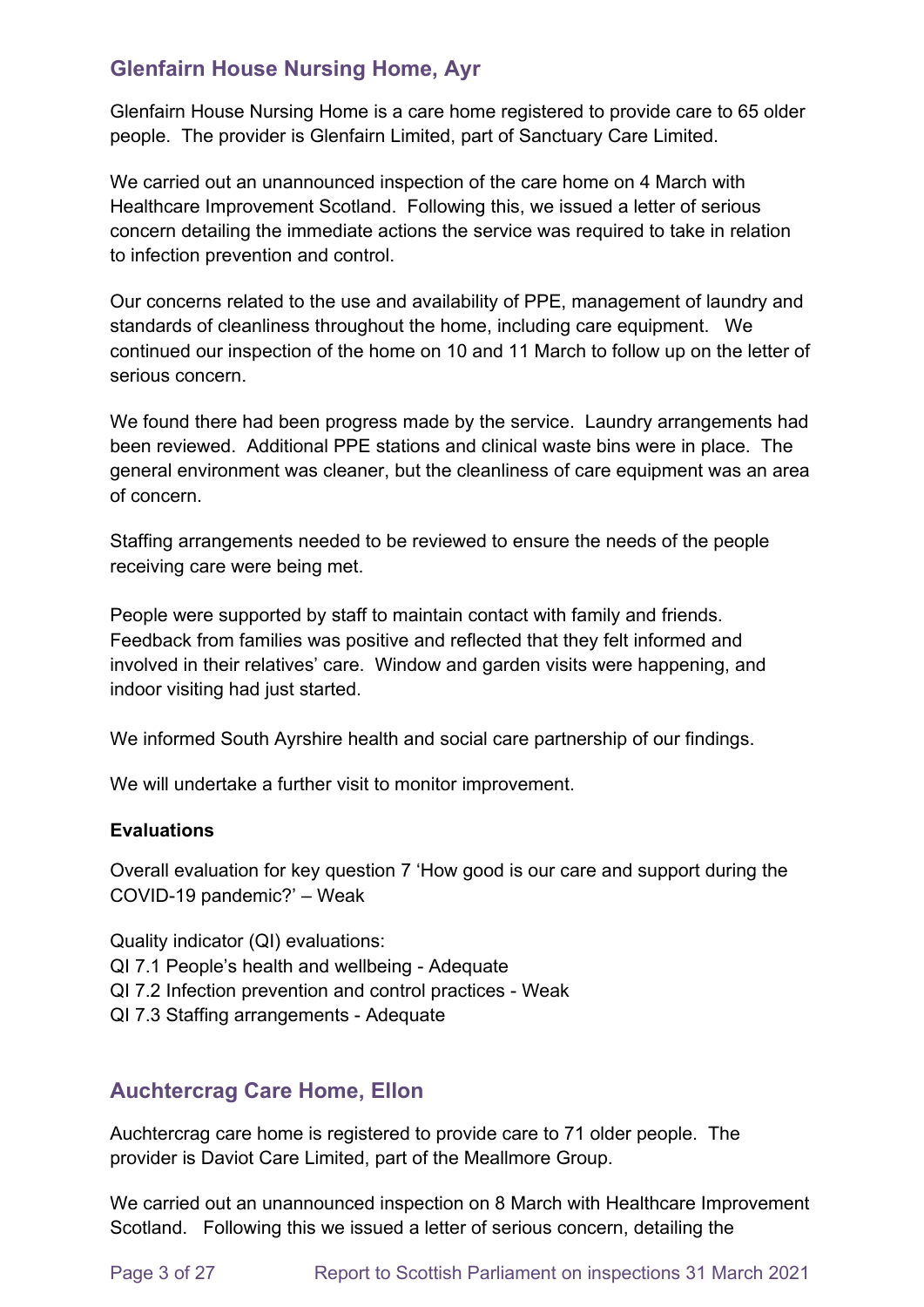immediate actions the service was required to take in relation to the safe management of clinical waste. We completed our inspection, using virtual technology, on 11 March.

On 11 March we found improvements in relation to the management of clinical waste as required. There was sufficient PPE and it was stored in a way that prevented cross-contamination.

Staffing arrangements were not sufficient to maintain the level of cleanliness required. General cleanliness of the home was poor. Disinfection of some care equipment was compromised because of the age and condition of some items and the management of linen was not in line with current guidance.

We had concerns about staffing levels to meet people's needs. We were concerned about fluids and nutrition and the support on hand for people with this.

Support for people to remain in contact with those who were important to them was variable. Only essential visiting was taking place, in line with public health advice.

Staff training was up to date, however systems for effective monitoring of practice were inefficient.

We informed Aberdeenshire health and social care partnership of our findings.

We will undertake a further visit to monitor progress.

#### **Evaluations**

Overall evaluation for key question 7 'How good is our care and support during the COVID-19 pandemic?' – Weak

Quality indicator (QI) evaluations: QI 7.1 People's health and wellbeing – Weak QI 7.2 Infection prevention and control practices – Weak QI 7.3 Staffing arrangements – Weak

# **Bellfield Centre, Stirling**

Bellfield Centre is a care home registered to provide a care service to 68 older people. The provider is Stirling council.

We carried out an unannounced inspection on 8 and 11 March with Healthcare Improvement Scotland.

People were well cared for. They had regular access to support from external health services and this benefitted their health and wellbeing. Services worked well together for people.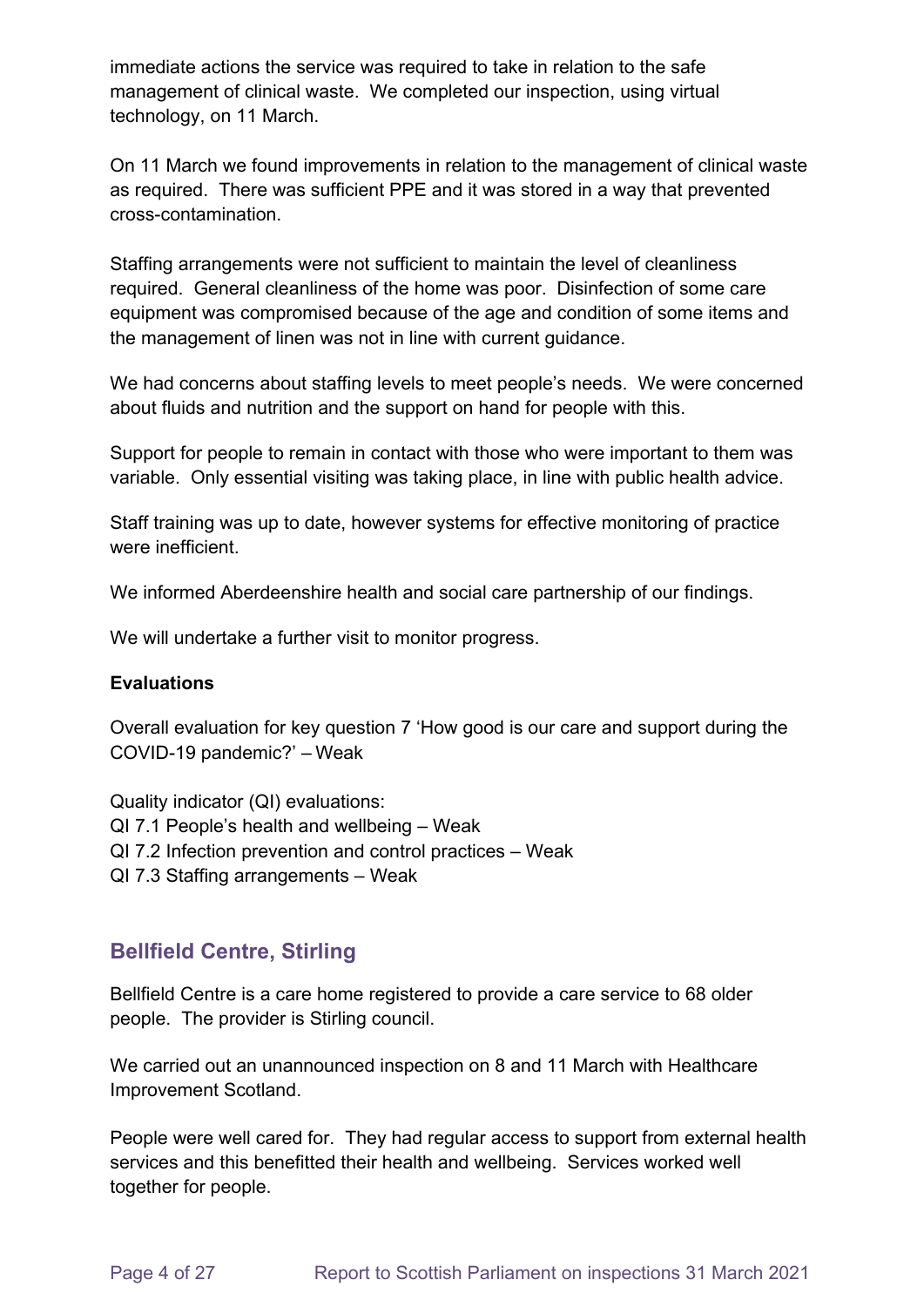The care home was clean and suitable cleaning schedules were in place. Infection prevention and control was managed well. PPE supplies were sufficient and easily available. Staff used PPE appropriately.

Staff who support people understood their care needs, we saw warm and caring interactions. Relatives spoke positively about the care their family members received. People were able to keep in regular contact with their relatives using technology. Essential visits were in place and a plan to re-establish family visits was due to start on 15 March.

Staffing levels were good and staff were responsive to people's changing care and wellbeing needs.

Some areas of care planning and quality assurance can be improved. Personal plans did not always fully reflect people's health and wellbeing needs and preferences.

We informed Clackmannanshire and Stirling health and social care partnership of our findings.

#### **Evaluations**

Overall evaluation for key question 1 'How well do we support people's wellbeing?' – Good.

Quality indicator (QI) evaluation: QI 1.3 Peoples health benefits from their care and support – Good

Overall evaluation for key question 3 'How good is our staff team?' – Good

Quality indicator (QI) evaluation: QI 3.2 Staff have the right knowledge, competence and development to care for and support people – Good

Overall evaluation for key question 7 'how good is our care and support during the COVID-19 pandemic?' – Good

Quality indicator (QI) evaluations: QI 7.1 People's health and wellbeing – Good QI 7.2 Infection prevention and control practices – Very Good QI 7.3 Staffing arrangements – Good

### **Bon Accord Care – Rosewell House, Aberdeen**

Bon Accord Care - Rosewell House is a care home registered to provide care to 20 older people. The provider is Bon Accord Care Ltd.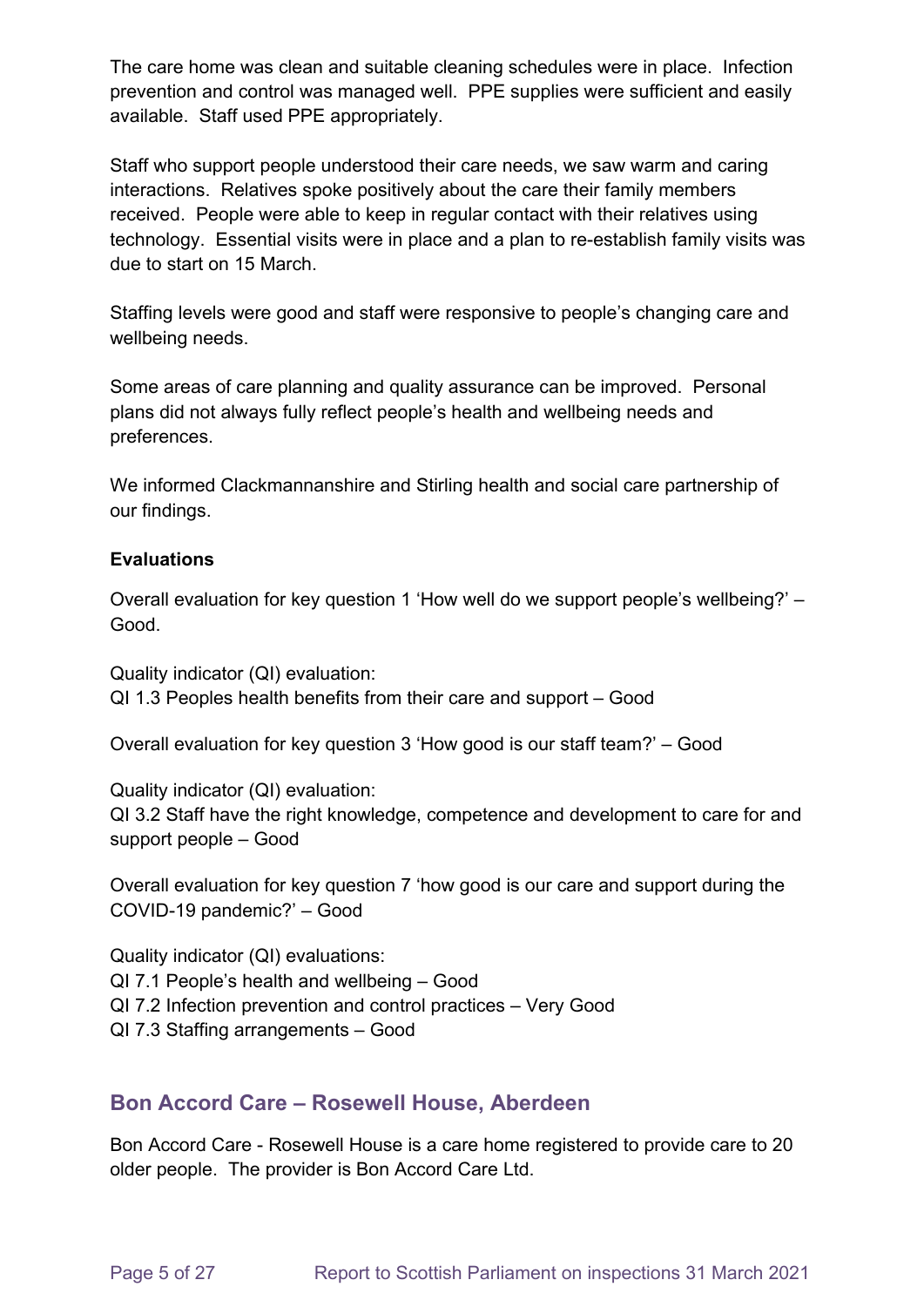We carried out an initial inspection of the service between 21 and 25 January, the findings of which were outlined in the report laid before Parliament on 3 February. We completed a further visit to the home on 8 March to follow up on the improvements that were required.

At the visit on 8 March, the home had progressed improvements in infection prevention and control practice and policy. The home was uncluttered, clean and dust free. Training had taken place and recent audits had identified actions and resolution. There were some small areas of practice which were not in line with current guidance that require further improvement.

There was also an improvement in the accuracy of care plans. Information about health and wellbeing supported clear assessment. This could be further improved by ensuring systems support a collaborative and consistent approach to meet individual's wellbeing and health needs.

We informed Aberdeen City health and social care partnership of our findings.

We will undertake a further visit to monitor progress.

#### **Evaluations**

This was a follow-up inspection. We did not change the service evaluations.

### **Wilby House, Kirkcaldy**

Wilby House care home is registered to provide care to 46 older people. The provider is Marchmont Residential Homes, a partnership.

We carried out an unannounced inspection of the care home on 10 March with Healthcare Improvement Scotland.

People were supported to maintain contact with family using technology. Essential and window visits were taking place and plans were in place to begin indoor visiting. People were supported by a consistent care team who knew their preferences well. Staffing was sufficient to ensure people's needs were met and people were supported to take part in one-to-one activities and remain active.

PPE supplies were available for staff throughout the home. The home had put in place appropriate measures to maintain social distancing.

Cleaning routines did not ensure effective cleaning and areas of the home needed refurbishment and redecoration. Staff training in infection prevention and control needed to be improved. Care plans needed to include more detail regarding infection prevention and control measures in relation to delivering individual care and support.

We informed Fife health and social care partnership of our findings.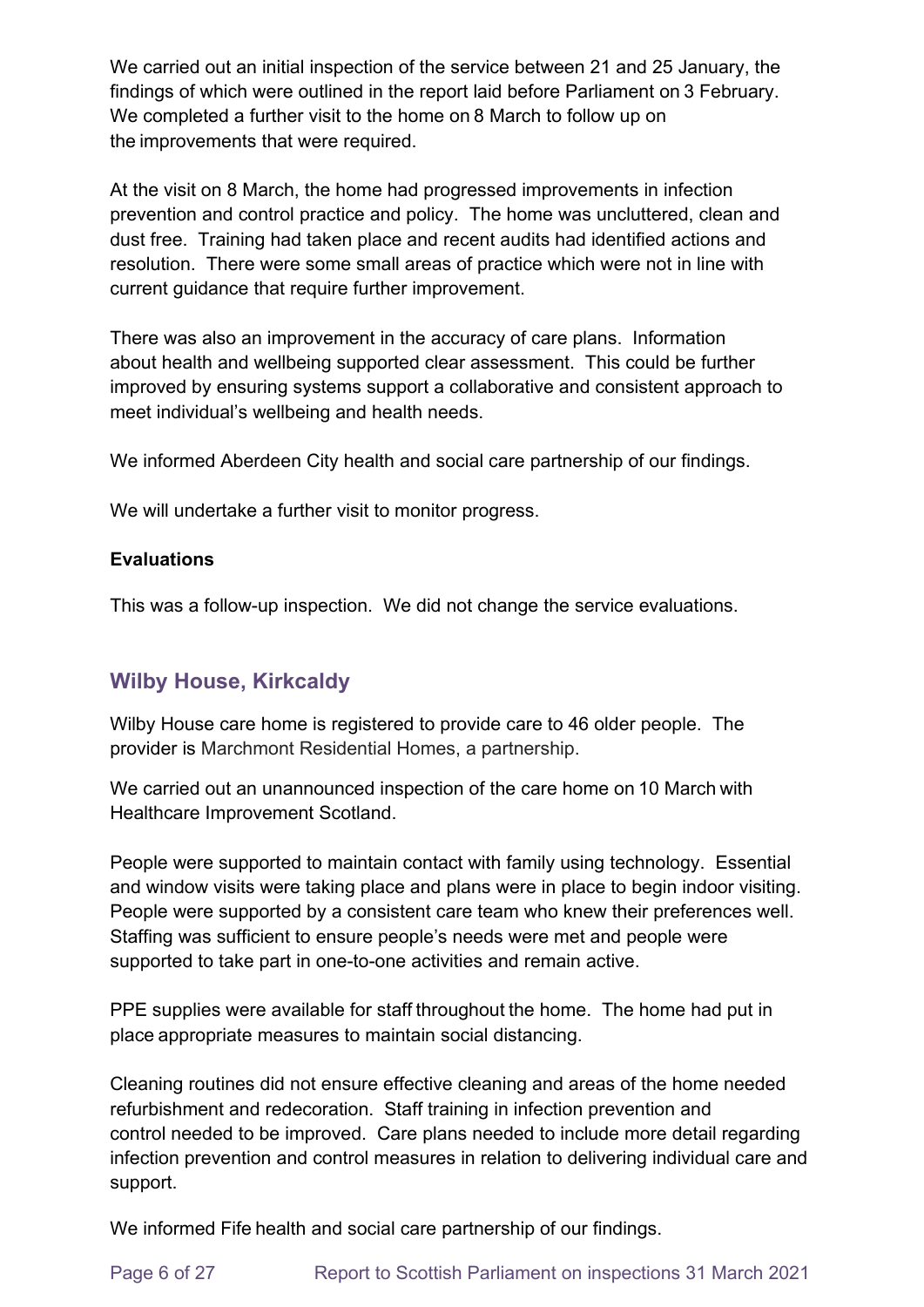We will undertake a further visit to monitor progress. **Evaluations**

Overall evaluation for key question 7 'How good is our care and support during the COVID-19 pandemic?' –  Weak

Quality indicator evaluations: QI 7.1 People's health and wellbeing - Adequate QI 7.2 Infection prevention and control practices - Weak

QI 7.3 Staffing arrangements - Adequate

# **Grandview Nursing Home, Grantown-on-Spey**

Grandview nursing home is a care home registered to provide care to 45 older people. The provider is Grandview House Ltd.

We carried out an initial inspection of the service on 28 October 2020 with Healthcare Improvement Scotland, the findings of which were outlined in the report laid before Parliament on 11 November. We completed a further unannounced inspection on 14 December to monitor improvement. The findings were outlined in our report to Parliament on 23 December.

We completed an unannounced visit to the home on 11 March 2021 to follow up on the outstanding improvements that were required in relation to care plans.

Whilst people's care plans had been updated, their personal preferences and wishes were not consistently considered. Additional work was still required to ensure the plan of care accurately reflected people's health and care needs.

We will undertake a further visit to monitor progress.

We informed NHS Highland of our findings.

### **Evaluations**

This was a follow-up inspection. We did not change the service evaluations.

# **Thorntoun Estate Nursing Home, Kilmarnock**

Thorntoun Estate Nursing Home is a care home registered to provide a care service to a maximum of 78 older people. The provider is Thorntoun Limited.

We carried out an initial unannounced inspection of the service on 21 January the findings of which were outlined in the report laid before Parliament on 3 February. On 11 and 12 March, we completed an inspection using virtual technology to follow up on the improvements that were required.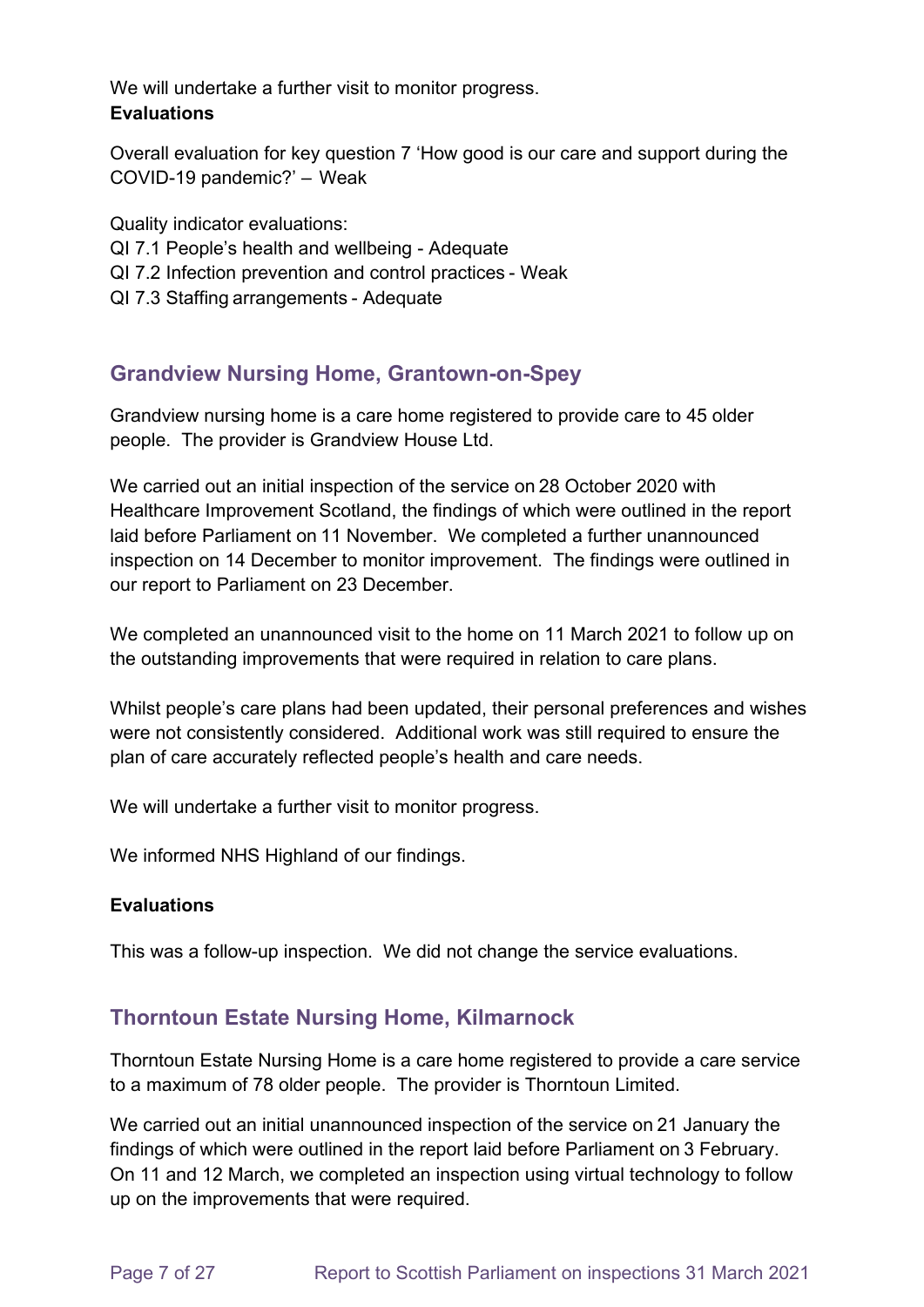There was improvement in infection prevention and control practice. PPE stations were appropriately placed and a robust programme of cleaning audits was in place to assess the effectiveness of infection prevention and control measures.

Staff had been provided with training and supervision to improve their knowledge and understanding of the infection prevention and control practice and procedures. Practice was being re-evaluated through the home's quality assurance processes.

Arrangements were in place to commence indoor visiting and opportunities for meaningful contact between people was planned, in line with national guidance.

We informed East Ayrshire health and social care partnership of our findings.

#### **Evaluations**

This was a follow-up inspection. We did not change the service evaluations.

# **Westerfields Care Home, Paisley**

Westerfields Care Home is registered to provide care to a maximum of 64 older adults. The provider is H&H Care Homes Limited.

We carried out an unannounced inspection of the service on 2 February with Healthcare Improvement Scotland. We issued a letter of serious concern to the provider on 3 February that detailed immediate actions the home must take in relation to infection prevention and control practice and policy.

We visited the service on 5 and 9 February to follow up on the letter of serious concern. The standard of cleanliness, the safe management of linen and waste, use and disposal of PPE was improved. The findings from this inspection were outlined in a report laid before Parliament on 17 February.

We completed an unannounced inspection of the home on 11 March to follow up on the outstanding improvement required. The home was clean, tidy, and well maintained. Clinical waste bins were in place. PPE supplies were good and available throughout the service. Staff had received training and were knowledgeable about COVID-19 and infection prevention control.

We observed indoor visiting, in line with new guidance. Visits took place in residents own rooms and maintained privacy and dignity. Staff were positive about the relaxation of visiting for people.

We reviewed the evaluations for this care home based on our findings at this inspection. The updated evaluations are set out below.

### **Evaluations**

Overall evaluation for key question 7 'How good is our care and support during the COVID-19 pandemic?' – Adequate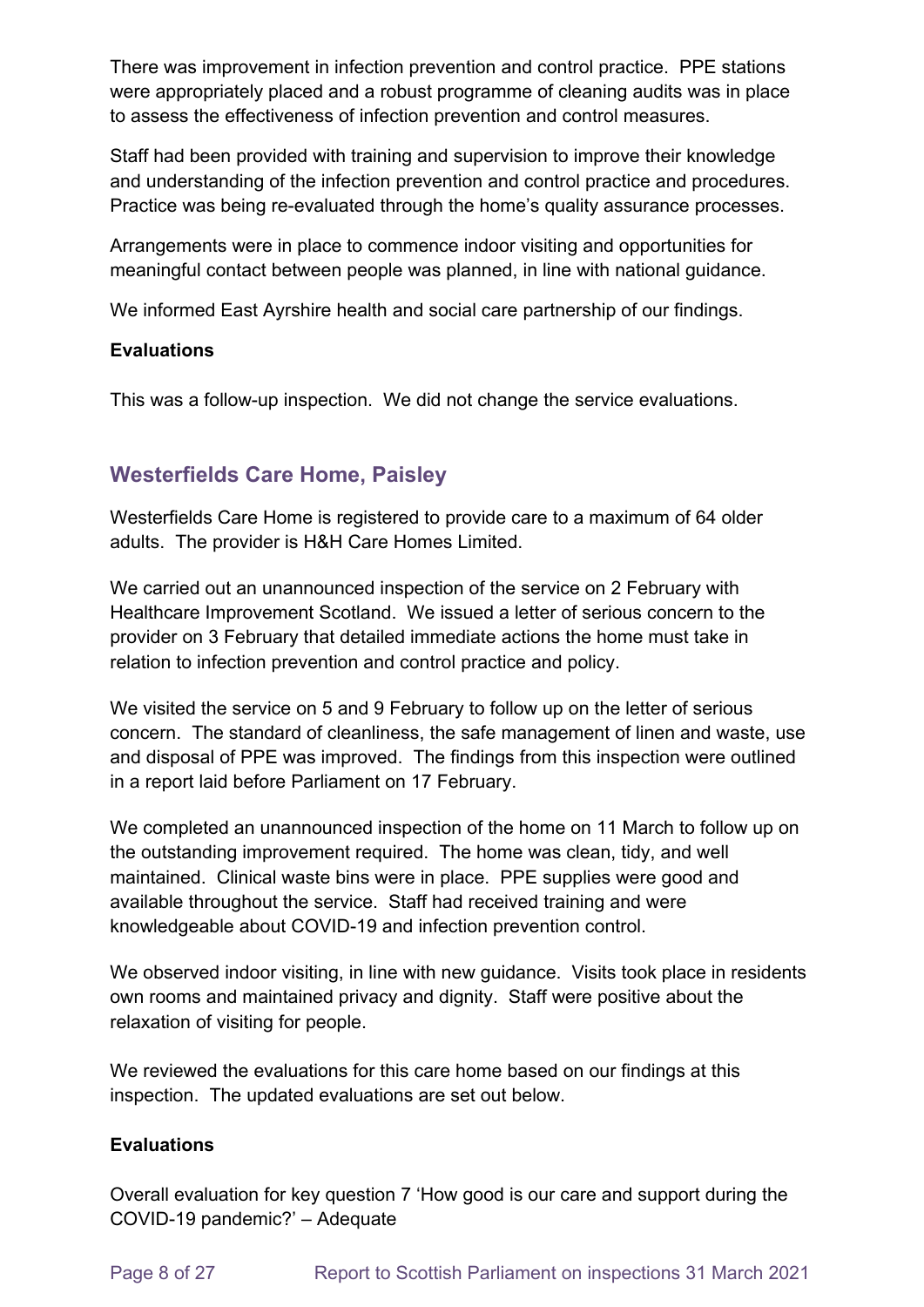Quality indicator (QI) evaluations:

- QI 7.1 People's health and wellbeing Adequate
- QI 7.2 Infection prevention and control practices Adequate
- QI 7.3 Staffing arrangements Adequate

### **Peebles Nursing Home, Peebles**

Peebles Nursing Home is a care home registered to provide care for up to 31 older people. The provider is Mansfield Care Ltd.

We carried out an unannounced inspection on 10 August 2020 and completed a follow-up inspection between 17 September and 5 October. The findings of these are outlined in our reports laid before Parliament on 19 August and 14 October.

We completed an unannounced inspection on the 11 March 2021.

We found improvements to both staffing and medication. We saw kind and respectful care delivered to people. Staff were available in sufficient numbers to provide the support people needed and work is progressing to ensure staffing levels are maintained.

The administration of medication had been improved and work was ongoing to ensure that all residents had up to date medication reviews.

Visiting had started in line with government guidelines.

We have informed Scottish Borders health and social care partnership about our findings.

We will continue to monitor and support the service to sustain the improvements made.

#### **Evaluations**

This was a follow-up inspection. We did not change the service evaluations.

### **South Beach House, Ardrossan**

South Beach House is a care home registered to provide care to a maximum of 42 older people. The provider is Church of Scotland trading as Crossreach.

We carried out an initial unannounced inspection of the service on 27 January, the findings of which were outlined in the report laid before parliament on 17 February.  We completed a further unannounced visit to the home on 12 March to follow up on the improvements that were required.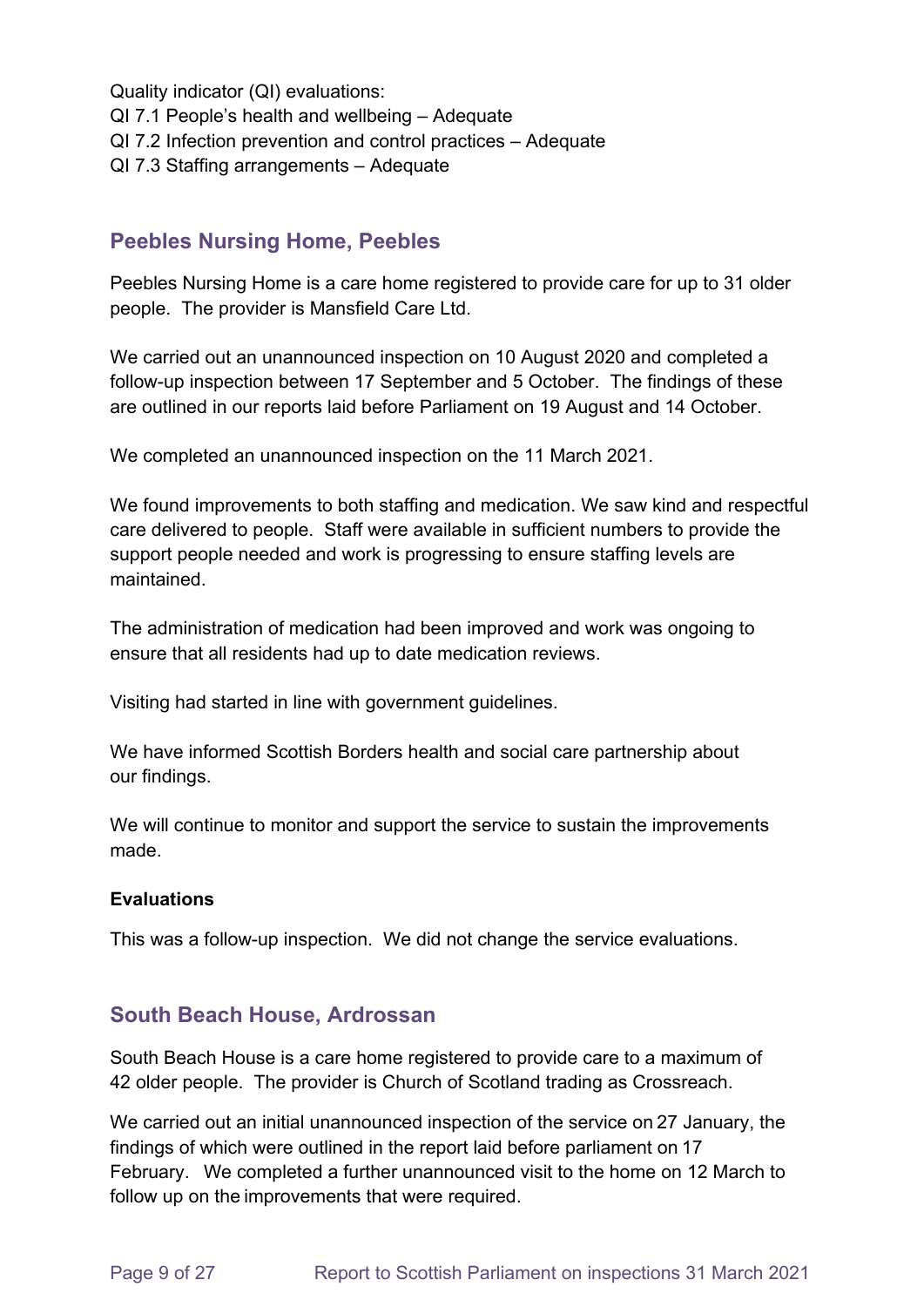The premises and equipment were clean and there were improvements in staff practices in relation to use of PPE and hand hygiene. Additional communal space was used to provide a more homely and personal setting. The improved use of communal rooms also meant people were supported more easily to maintain social distancing.

We found people were supported by a consistent care team who knew people's preferences well. Staffing arrangements had been reviewed and the deployment of staff had been improved to make sure people experienced safe care. The dining experience was more positive, and people benefited from more individual care experiences.

Indoor visiting had started and opportunities for meaningful contact between people was planned, in keeping with national guidance.

We informed North Ayrshire health and social care partnership of our findings.

We have reviewed the evaluations for this care home based on our findings at this inspection. The updated evaluations are set out below.

#### **Evaluations**

Overall evaluation for key question 7 'How good is our care and support during the COVID-19 pandemic?' – Adequate

Quality indicator (QI) evaluations:

- QI 7.1 People's health and wellbeing Adequate
- QI 7.2 Infection prevention and control practices Adequate
- QI 7.3 Staffing arrangements Adequate

### **Eildon House, Edinburgh**

Eildon House is registered to provide care to 24 older people. The provider is Eildon Care Ltd.

We carried out an initial inspection of this service on 14 March and issued a letter of serious concern to the provider regarding staffing numbers which were insufficient to keep people safe and meet their health and care needs.

We continued our inspection on 19 March. We found overnight staff numbers had increased, and domestic and laundry staff were allocated every day. As a result, people's experiences had improved. We were, however, concerned about the service's ability to support sustained change.

Whilst the home was visibly cleaner, there remained infection prevention and control concerns regarding the consistent management of clinical waste, transportation of linen and the cleanliness of reusable equipment. Staff did not have consistent access to PPE or clinical waste bins. The laundry was in a poor state of repair.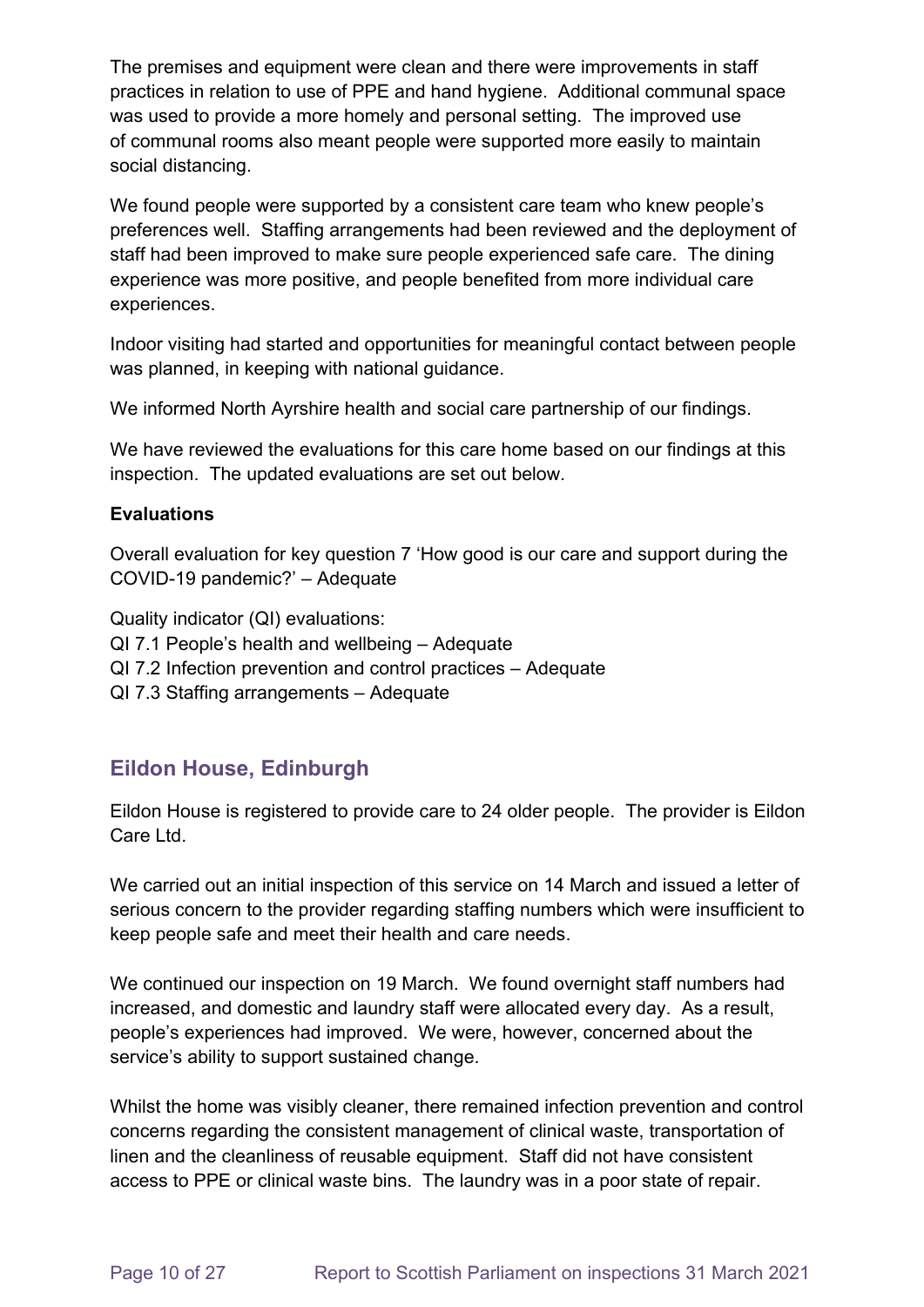We found that plans of care for people were not person centred or outcome focussed and did not accurately reflect people's health and care needs. There was insufficient detail to direct staff to meet people's health and care needs.

Staff had not consistently received the training they needed to meet people's health and care needs.

Edinburgh City health and social care partnership is working with the service to promote further improvement. We informed them of our inspection findings.

We will undertake a further visit to monitor progress.

#### **Evaluations**

Overall evaluation for key question 7 'How good is our care and support during the COVID-19 pandemic?' – Weak

Quality indicator (QI) evaluations: QI 7.1 People's health and wellbeing – Weak QI 7.2 Infection prevention and control practices – Weak QI 7.3 Staffing arrangements – Weak

### **Ruthrieston House, Aberdeen**

Ruthrieston House care home is registered to provide care to 40 older people. The provider is Aberdeen Association of Social Service, a company limited by guarantee, trading as VSA.

We carried out an initial inspection of the service on 25 November 2020, the findings of which were outlined in the report laid before parliament on 9 December. We completed a further inspection on 15 March 2021 to follow up on the improvements that were required.

There were improvements in infection prevention and control practices. The provider had carried out additional work to further improve upon the general environment. A programme of intensive decluttering, cleaning and redecoration had been completed throughout the home to support effective cleaning and decontamination.

Safe systems for the management of laundry and waste were in place and staff demonstrated good knowledge of these systems.

Robust systems were in place to track and ensure staff competency in relation to infection prevention and control and PPE. An auditing system was implemented to support the sustainability of good practice.

We informed Aberdeen City health and social care partnership of our findings.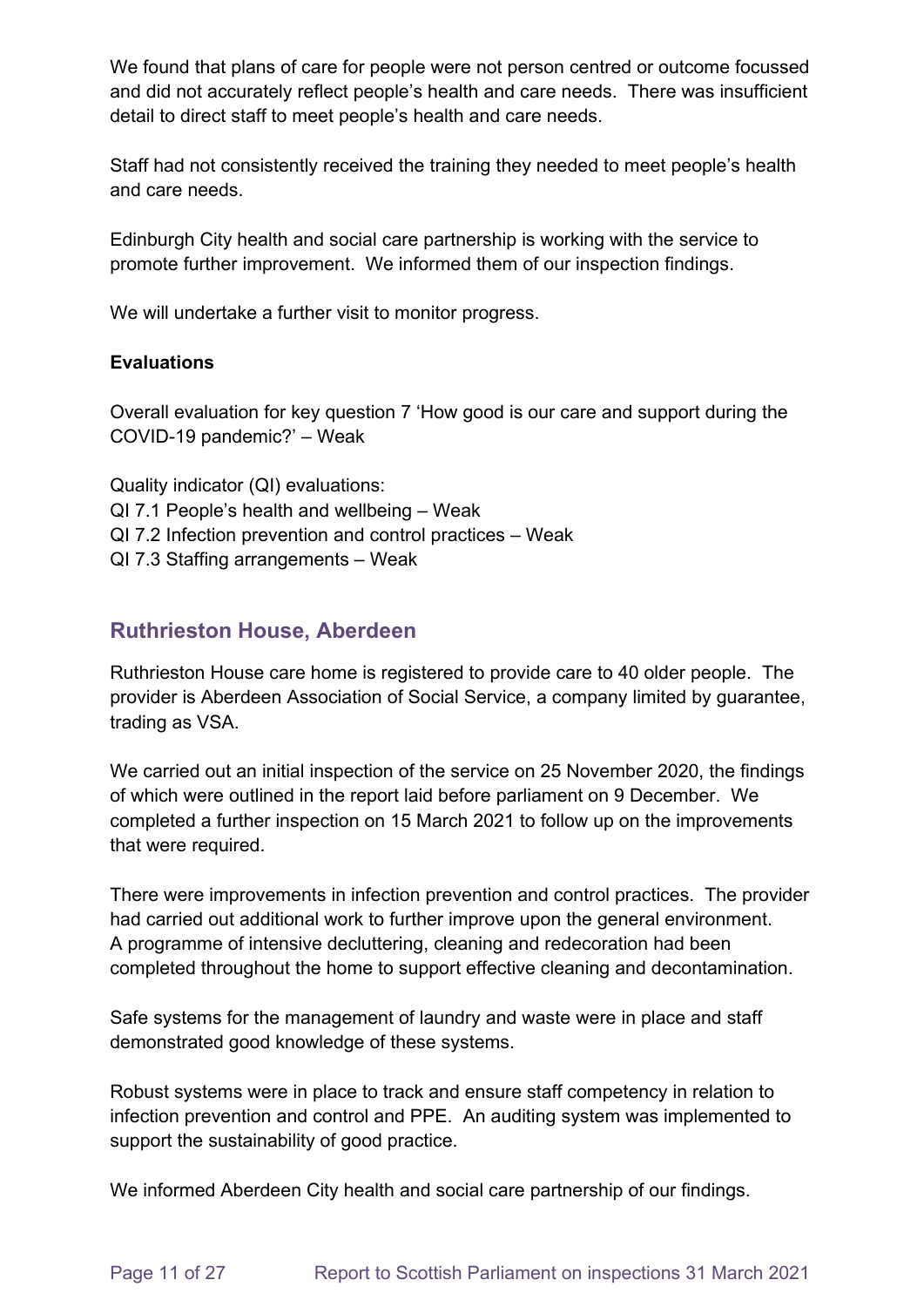We have reviewed the evaluations for this care home based on our findings at this inspection. The updated evaluations are set out below.

#### **Evaluations**

Overall evaluation of key question 7 'How good is our care and support during the COVID-19 pandemic?' – Good

Quality indicator (QI) evaluations: QI 7.1 People's health and wellbeing – Good QI 7.2 Infection prevention and control practices – Good QI 7.3 Staffing arrangements – Good

# **Fairview Nursing Home, Bannockburn**

Fairview Nursing Home is a care home registered to provide care to up to 60 older people. The provider HC-One Limited.

We carried out an unannounced inspection of the service on 18 August 2020, the findings of which were outlined in the report laid before Parliament on 2 September. We completed a further inspection on the 19 November and outlined our findings in the report laid before Parliament on 9 December.

We carried out an inspection, using virtual technology, on 15 March 2021 to follow up on improvements required and to evaluate progress made.

We found that the management of the home had responded positively to the required improvements and progress was evident. Medication administration and recording had improved following robust auditing and ongoing managerial oversight. All staff had completed specific training around COVID-19 and infection prevention and control and refresher courses were in place. Enhanced cleaning schedules were being completed to a high standard with on-going managerial oversight of this. Progress was slower in improving the maintenance of the environment - this was ongoing.

As the home was COVID-19 free, people were able to spend time in communal areas and take meals together in small groups.

Visiting was due to resume the week of the inspection in line with the recommendations made in the 'Open with Care' visiting guidance. A protocol had been put in place to promote visiting in a safe and equitable way for all residents.

We informed Forth Valley health and social care partnership of our findings.

We reviewed the evaluation of QI 7.1 for this care home based on our findings at this inspection. The updated evaluations are set out below.

#### **Evaluations**

Page 12 of 27 Report to Scottish Parliament on inspections 31 March 2021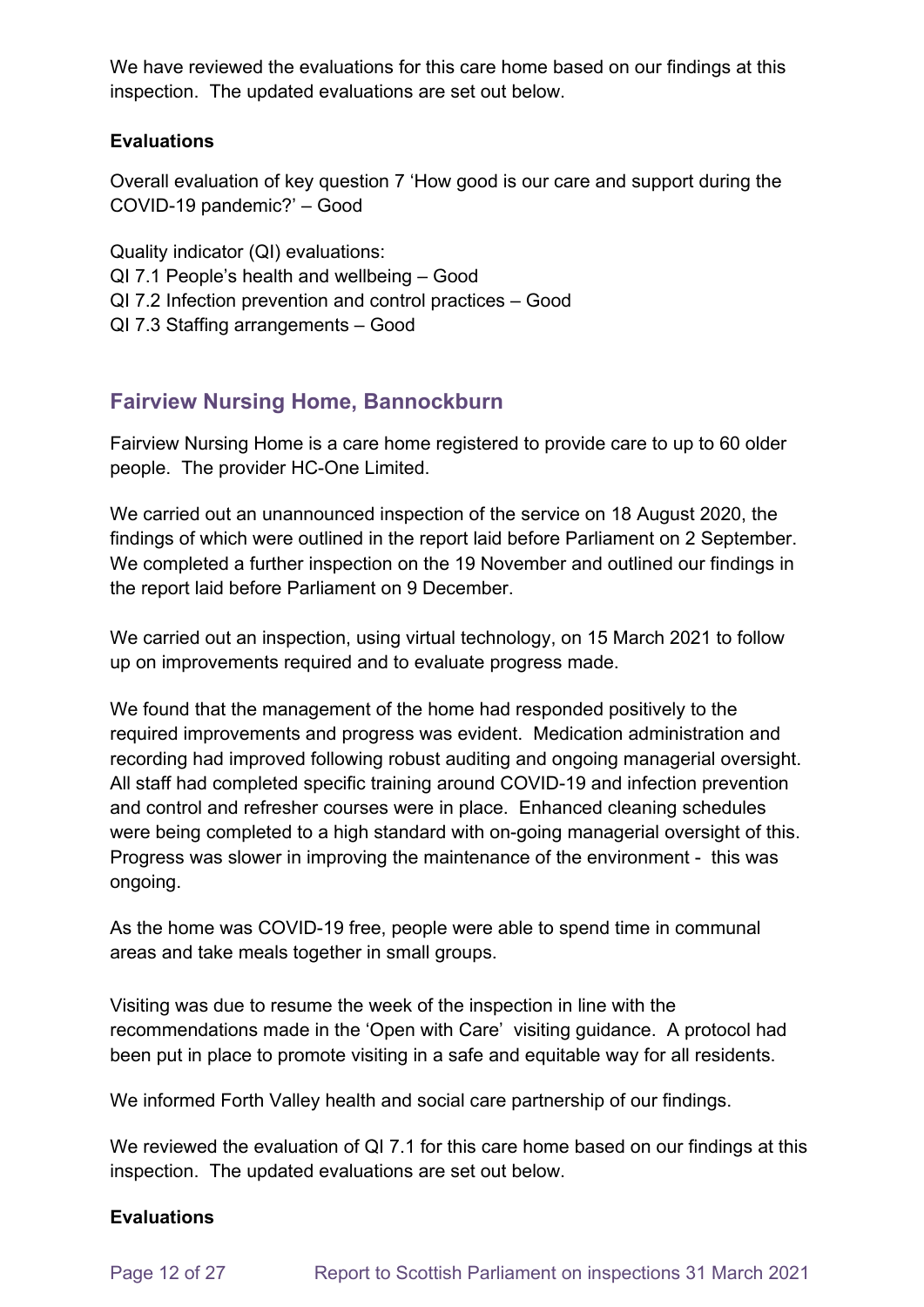Overall evaluation for key question 7 'How good is our care and support during the COVID-19 pandemic?' – Good

Quality indicator (QI) evaluations: QI 7.1 People's health and wellbeing – Good QI 7.2 Infection prevention and control practices – Good QI 7.3 Staffing arrangements – Good

# **Lower Johnshill, Lanark**

Lower Johnshill is a care home registered to provide care to 78 older people. The provider is MHA Auchlochan.

We carried out an unannounced inspection of the care home on 16 and 17 March with Healthcare Improvement Scotland.

We found staff supported people with kindness and respect. Measures were in place to maintain social distancing. People were supported to maintain contact with family, including essential visits where appropriate.

PPE supplies were available for staff throughout the home. Staff had received training about COVID-19 and infection prevention and control, however, knowledge and practice was inconsistent. We identified concerns relating to the cleanliness of the environment and equipment being used and staff use of PPE.

We informed South Lanarkshire health and social care partnership of our findings.

We will undertake a further visit to monitor progress.

#### **Evaluations**

Overall evaluation for key question 7 'How good is our care and support during the COVID-19 pandemic?' – Weak

Quality indicator (QI) evaluations: QI 7.1 People's health and wellbeing – Adequate QI 7.2 Infection prevention and control practices – Weak QI 7.3 Staffing arrangements – Adequate

### **Burnfoot Care Home, Patna**

Burnfoot care home is registered to provide care to 48 adults. The provider is West Coast Care Limited.

We carried out an unannounced inspection on 9 February with Healthcare Improvement Scotland, the findings of which were laid before Parliament on 17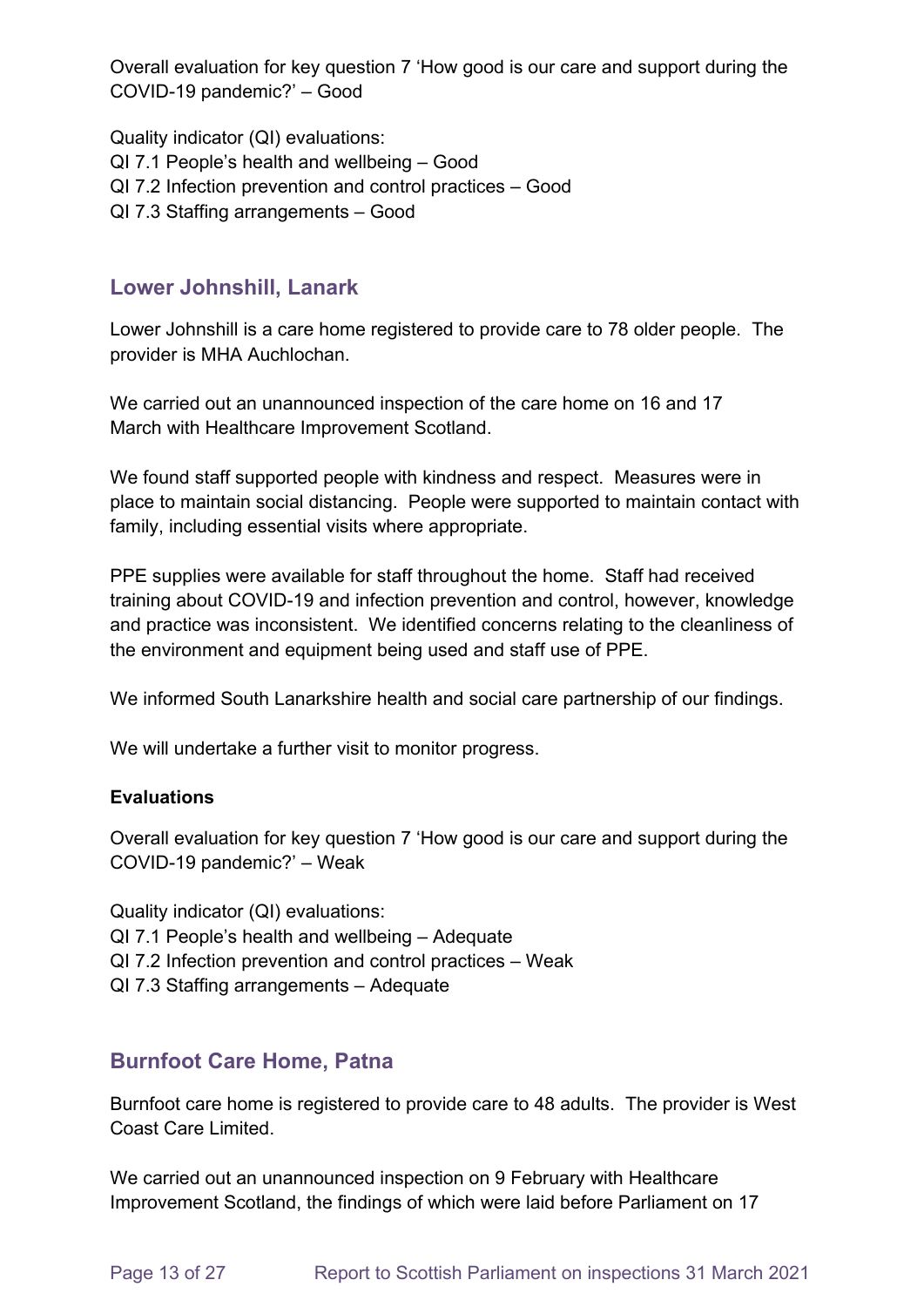February. We completed a further unannounced inspection with Healthcare Improvement Scotland on 16 March to follow up on the improvements required.

We observed kind and caring interactions between staff and people experiencing care and sufficient staffing levels were in place to meet people's needs. Indoor visiting had commenced and the service was supporting meaningful contact in the home by following "Open with Care" visiting guidance.

We found improved infection prevention and control procedures in place to protect people's health and wellbeing. PPE was available at convenient locations and staff were observed to use this correctly.

Enhanced cleaning schedules were in place, staff had good access to cleaning materials and the correct cleaning solutions were used. A redesign of the laundry room had enabled the laundry to be better managed. A new waste management system was in place to ensure safe disposal of waste both inside and outside of the home.

All staff had completed refresher training in infection prevention and control and practice was being observed. Quality assurance processes were in place and identified areas for improvement were addressed.

We informed East Ayrshire health and social care partnership of our findings.

We reviewed the evaluations for this care home based on our findings at this inspection. The updated evaluations are set out below.

#### **Evaluations**

Overall evaluation for key question 7 'How good is our care and support during the COVID-19 pandemic?' – Adequate

Quality indicator (QI) evaluations: QI 7.1 People's health and wellbeing – Adequate QI 7.2 Infection prevention and control practices – Adequate QI 7.3 Staffing arrangements – Adequate

### **Arcadia Gardens, Glasgow**

Arcadia Gardens is a care home registered to provide care to 72 older people. The provider is HC-One Ltd Limited.

We carried out an inspection of the service on 26 January, the findings of which were outlined in the report laid before Parliament on 3 February. We completed a further inspection on 16 March to follow up on the improvements required.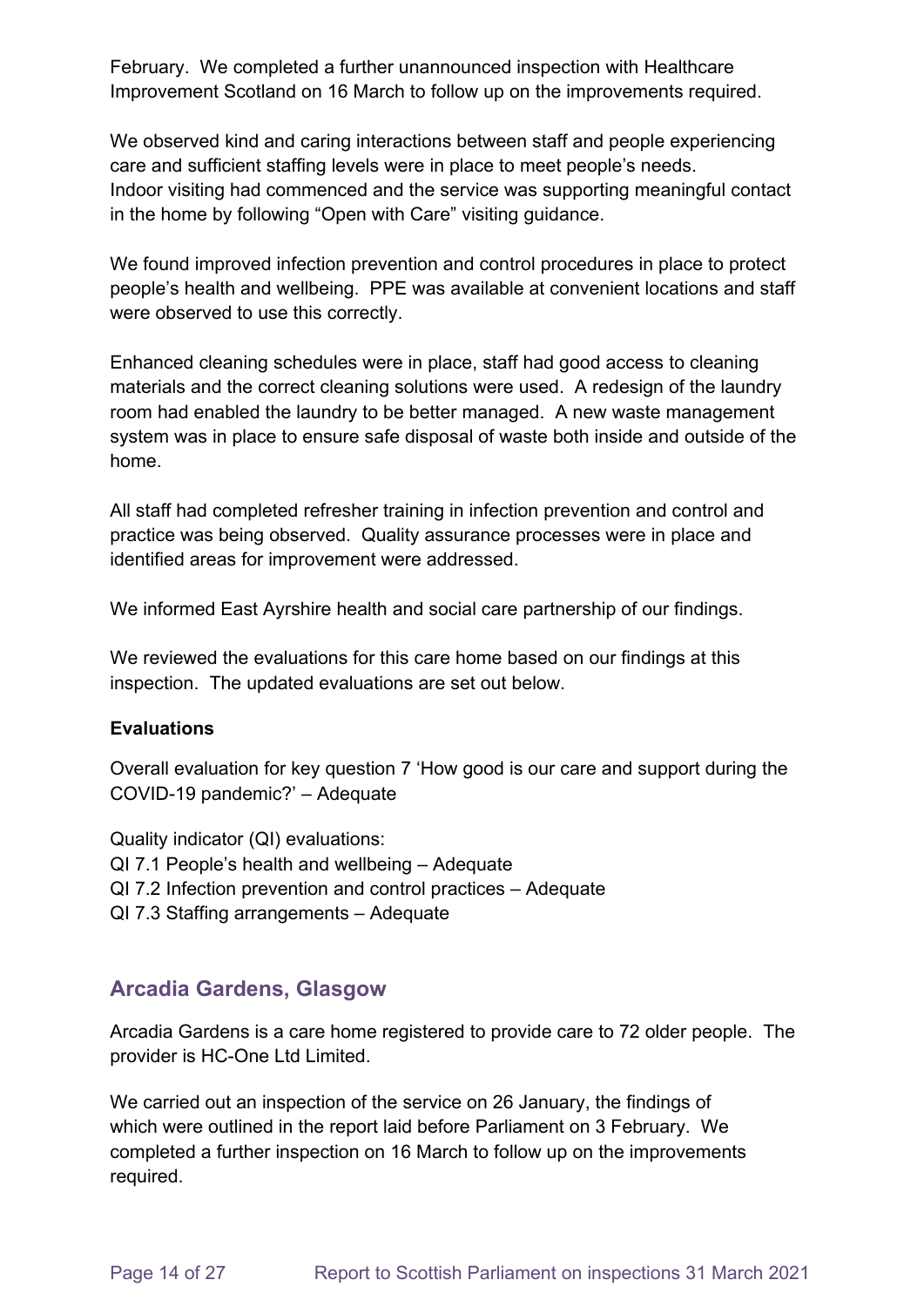We found improvements in relation to the management of stress and distress. Support plans contained better information about how to support people appropriately. The use of medication to support stress and distress was being recorded and evaluated to make sure it was appropriate. Some aspects of personal planning had improved and there were sufficient staff to ensure responsive care for people.

Work to refurbish the garden was not progressed and aspects of the internal environment would benefit from refurbishment.

Bedroom and communal areas of the home were clean and free of clutter. We reminded the manager that best practice on prevention infection and control should be adhered to for visitors to the service.

We informed Glasgow City health and social care partnership about our findings.

#### **Evaluations**

This was a follow-up inspection. We did not change the service evaluations.

### **North Inch House, Perth**

North Inch House is a care home registered to provide care to up to 78 older people. The provider is Balhousie Care Limited.

We carried out an unannounced inspection of the service on 16 March with Healthcare Improvement Scotland.

The home was closed to all but essential visitors in line with advice from the local public health department. Arrangements were in place to update families about their relative's care.

Appropriate staffing levels were in place and we observed kind and compassionate interactions between staff and people experiencing care. People were supported to take part in a variety of recreational activities.

The home was tidy and well maintained but there were areas where practice needed to improve. Some equipment and furnishings were not cleaned to an appropriate standard. There was evidence of investment in the environment although the ceiling in the laundry area required maintenance.

All staff received COVID-19 training relevant to their role. There were isolated incidents of inappropriate use of PPE and a lack of social distancing among staff.

We had some concern about the quality of medication records and improvements were required.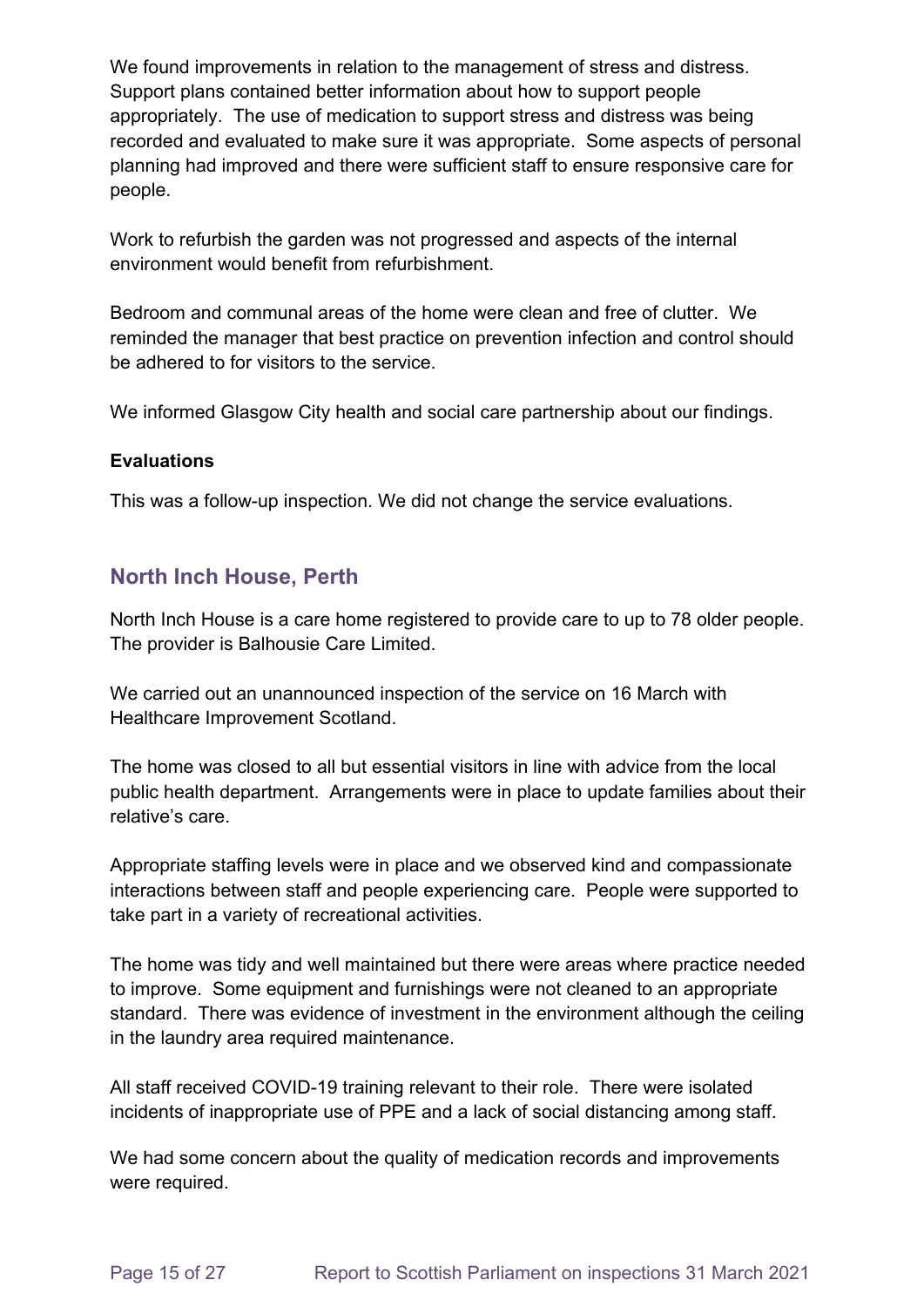Care planning captured people's clinical needs during the pandemic. Managers should continue to develop systems to ensure a focus on person-centred planning.

We informed Perth and Kinross health and social care partnership of our findings.

#### **Evaluations**

Overall evaluation for key question 7 'how good is our care and support during the COVID-19 pandemic?' – Adequate

Quality indicator (QI) evaluations:

- QI 7.1 People's health and wellbeing Adequate
- QI 7.2 Infection control practices Adequate
- QI 7.3 Staffing arrangements Adequate

### **Fairknowe, Maybole**

Fairknowe is a care home registered to provide care to 40 older people. The service provider is Mead Medical Services Limited.

We carried out an initial inspection on 3 February with Healthcare Improvement Scotland, the findings of which were outlined in the report laid before Parliament on 17 February.

We completed a further inspection of the home on the 17 March to follow up on the improvements required in relation to infection prevention and control.

We found good progress had been made on the areas of improvement required. There were plenty of PPE stations and clinical waste bins throughout the home. Cleaning schedules were in place and the environment and care equipment were clean. New cleaning products were being used and were in line with current guidance. The laundry system had been reviewed and improved.

The home had reopened to indoor visiting. This was being facilitated in line with the recently published 'Open with Care' visiting guidance.

We informed South Ayrshire health and social care partnership of our findings.

We reviewed the evaluations for this care home based on our findings at this inspection. The updated evaluations are set out below.

#### **Evaluations**

Overall evaluation for key question 7 'How good is our care and support during the COVID-19 pandemic?' – Adequate

Quality indicator (QI) evaluations:

QI 7.1 People's health and wellbeing – Adequate

- QI 7.2 Infection prevention and control practices Adequate
- QI 7.3 Staffing arrangements Adequate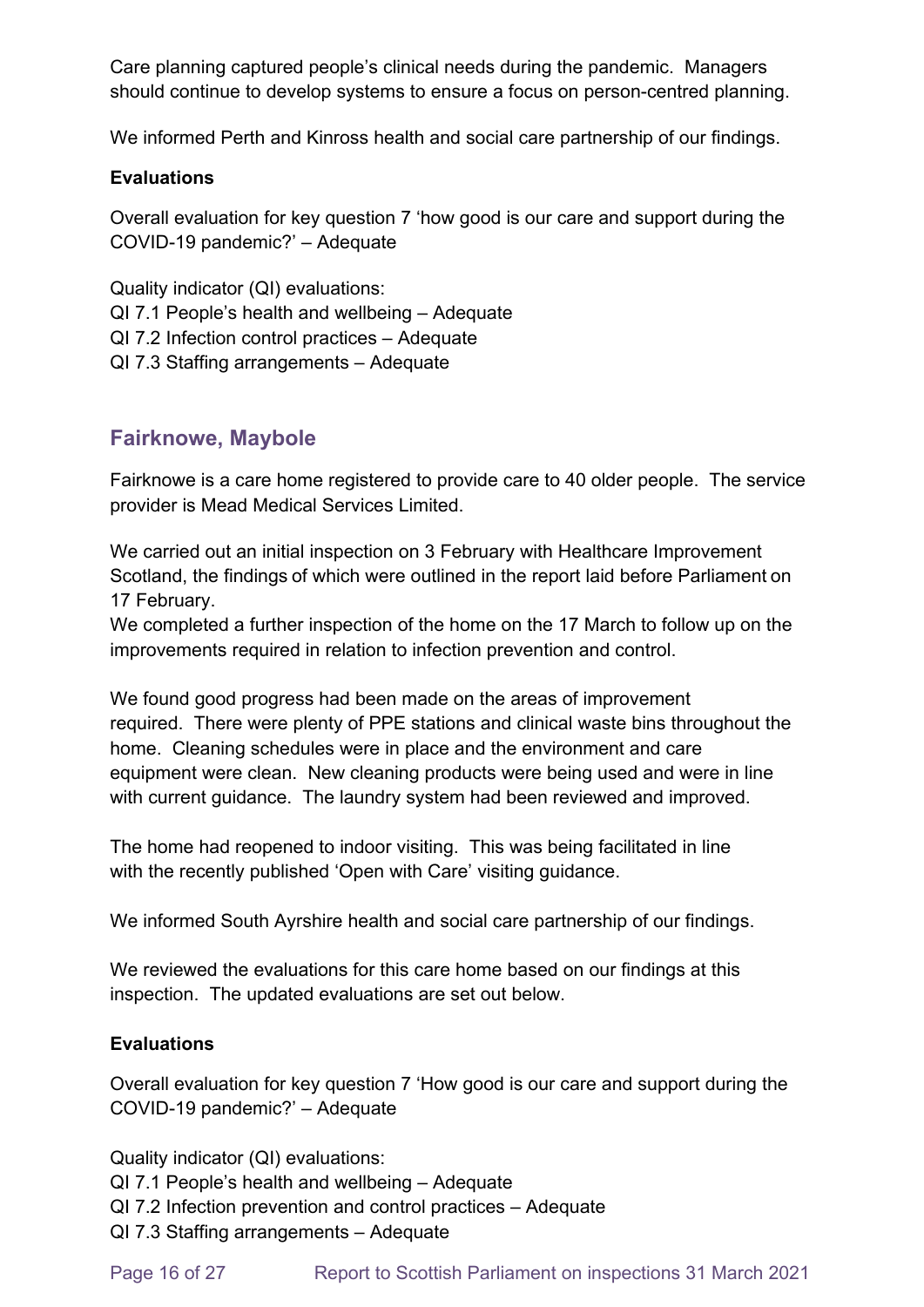# **Blackfaulds House Nursing Home Ltd, Falkirk**

Blackfaulds House Nursing Home is a care home registered to provide care to 25 older people. The provider is Blackfaulds House Nursing Home Ltd.

We carried out an unannounced inspection of the care home on 17 March with an inspector from Healthcare Improvement Scotland.

We observed kind, dignified and compassionate interactions between staff and people experiencing care. Activities were organised daily, both in groups and for people individually. Arrangements were in place to keep families updated about their relatives changing health needs. People were supported to maintain contact with family and friends using technology and visiting facilitated in line with guidance.

The home was clean and free from clutter. Furniture arrangements promoted social distancing. Staff supported people that were unable to understand how to socially distance.

PPE supplies were good, easily available and used appropriately. There were enhanced cleaning schedules in place. All staff had received the most up to date training in infection prevention and control.

Staffing levels were sufficient to meet people's health and wellbeing needs. The staff team worked well together and were supportive of each other.

We informed West Lothian health and social care partnership of our findings.

#### **Evaluations**

Overall evaluation for key question 7 'How good is our care and support during the COVID-19 pandemic?' – Good

Quality indicator (QI) evaluations: 7.1 People's health and wellbeing – Good 7.2 Infection prevention and control practices – Good 7.3 Staffing arrangements – Good

### **Banff Care Home, Banff**

Banff care home is registered to provide care to 56 older people, including up to 10 adults with learning disabilities. The provider is Banff Care Ltd.

We carried out an initial inspection of the service on 22 January, the findings of which were outlined in the report laid before Parliament on 3 February. We completed a further visit to the home on 18 March to follow up on the outstanding requirements and areas for improvement.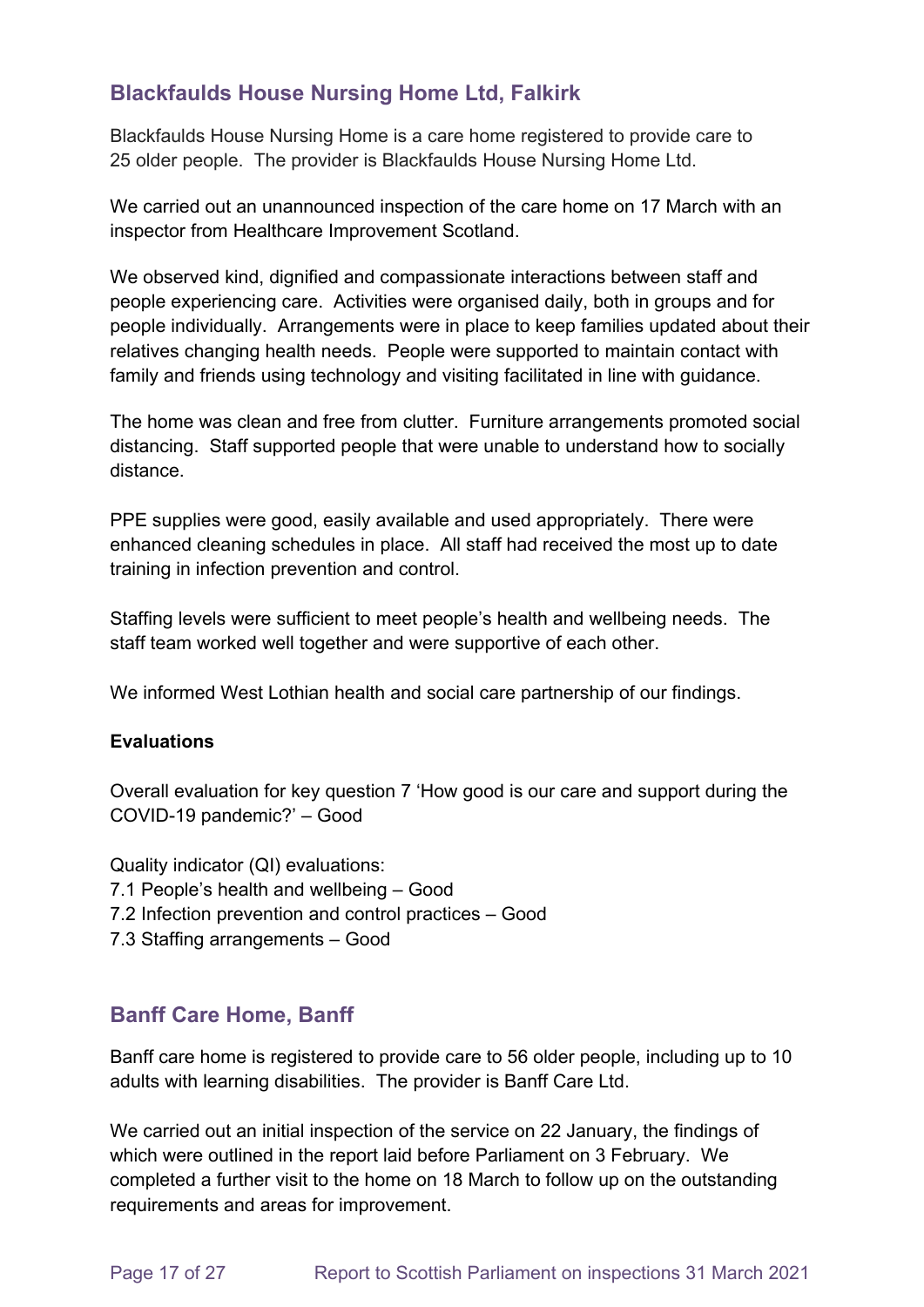There was significant progress in relation to meeting people's health and wellbeing needs. The service had developed a comprehensive falls management system, which followed best practice guidance. This reduced the likelihood of people falling and sustaining injuries and helped them stay active and well.

The service had reviewed the numbers of staff on each shift and where necessary employed additional staff, to support people to engage in meaningful activities and to facilitate indoor visits from relatives and loved ones. This had significantly improved people's sense of wellbeing.

Staff training needs had been identified and training provided in key areas such as infection prevention and control, falls, dementia care and the management of stress and distress.

Although considerable progress was evidenced during this inspection, it is important the service continues to develop their newly formed systems so that people benefit from a culture of continuous improvement.

We informed Aberdeenshire health and social care partnership of our findings.

### **Evaluations**

Overall evaluation for key question 7 'How good is our care and support during the COVID-19 pandemic?' – Adequate

Quality indicator (QI) evaluations: QI 7.1 People's health and wellbeing – Adequate QI 7.2 Infection prevention and control practices – Adequate QI 7.3 Staffing arrangements – Adequate

# **Wyvis House Care Home, Dingwall**

Wyvis House Care Home is registered to provide care to 50 older people. The provider is Wyvis House Care Home Limited.

We carried out an initial inspection on 8 and 9 December 2020, the findings of which were outlined in the report laid before Parliament on 23 December. We carried out a further inspection of the service on 8 January 2021. We found significant improvement in infection control practices, training and staff competence and outlined these findings in the report laid before Parliament on 20 January.

We inspected the service again on 17 March. We found improvement in care planning practice. Care plans identified people's needs and how staff should meet them, and plans were reviewed and updated. External health professionals were involved to ensure appropriate access to treatment and care for people. The service had developed a quality assurance system to improve the management of people's care and staff practice. Further improvement was necessary to ensure people are involved in evaluating the quality of their care.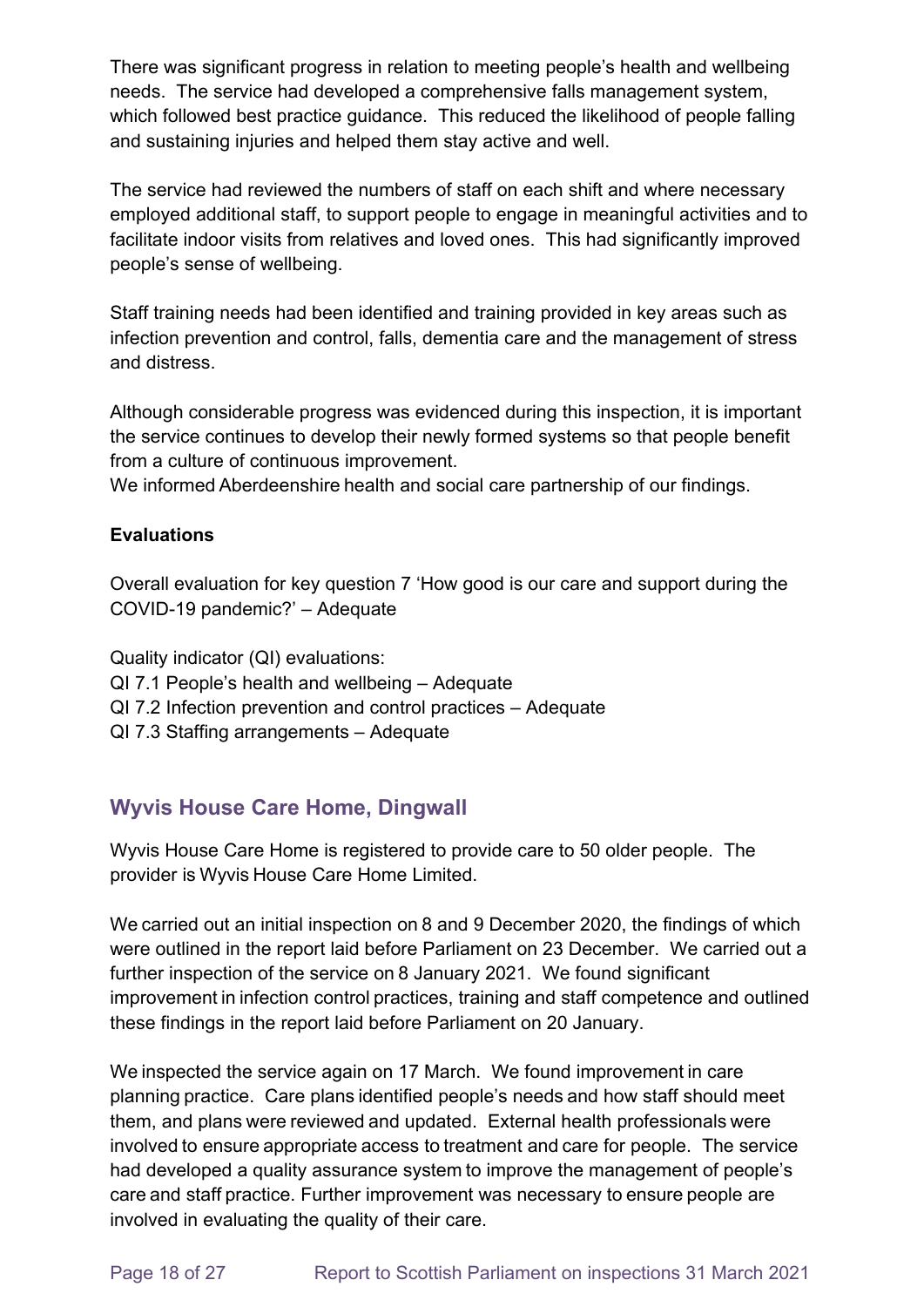The service had developed an improvement plan identifying how they would ensure people were living in pleasant and well-maintained premises. People, their relatives and staff should be encouraged to contribute to the self-evaluation of the service.

We saw that positive steps had been taken to welcome indoor visitors which was clearly enhancing people's quality of life.

We informed NHS Highland of our findings.

#### **Evaluations**

Overall evaluation for key question 7 'How good is our care and support during the COVID-19 pandemic?' – Adequate

Quality indicator (QI) evaluations: QI 7.1 People's health and wellbeing – Adequate QI 7.2 Infection control practices – Adequate QI 7.3 Staffing arrangements – Adequate

### **Thorney Croft, Stranraer**

Thorney Croft care home is registered to provide care to 60 older people. The provider is Community Integrated Care.

We carried out an initial inspection of the care home on 16 and 17 February with Healthcare Improvement Scotland, the findings of which were outlined in the report laid before Parliament on 3 March.

We completed a further unannounced visit to the home on 17 March to follow up on the improvements that were required. Further information was submitted electronically and the inspection was completed on 23 March.

Indoor visiting had started in keeping with new national guidance.

The premises, most furnishings and equipment were clean and an order for new chairs was confirmed during the inspection. Systems and processes for cleaning had improved. PPE was available at convenient locations and staff were observed to use this correctly. Hand hygiene posters were displayed, and alcohol hand rub was available.

Records showed all appropriate staff had carried out infection prevention and control training. Overall, compliance with required infection prevention and control measures had improved but aspects of cleaning in relation to equipment and furnishings still needed to be more closely checked and monitored.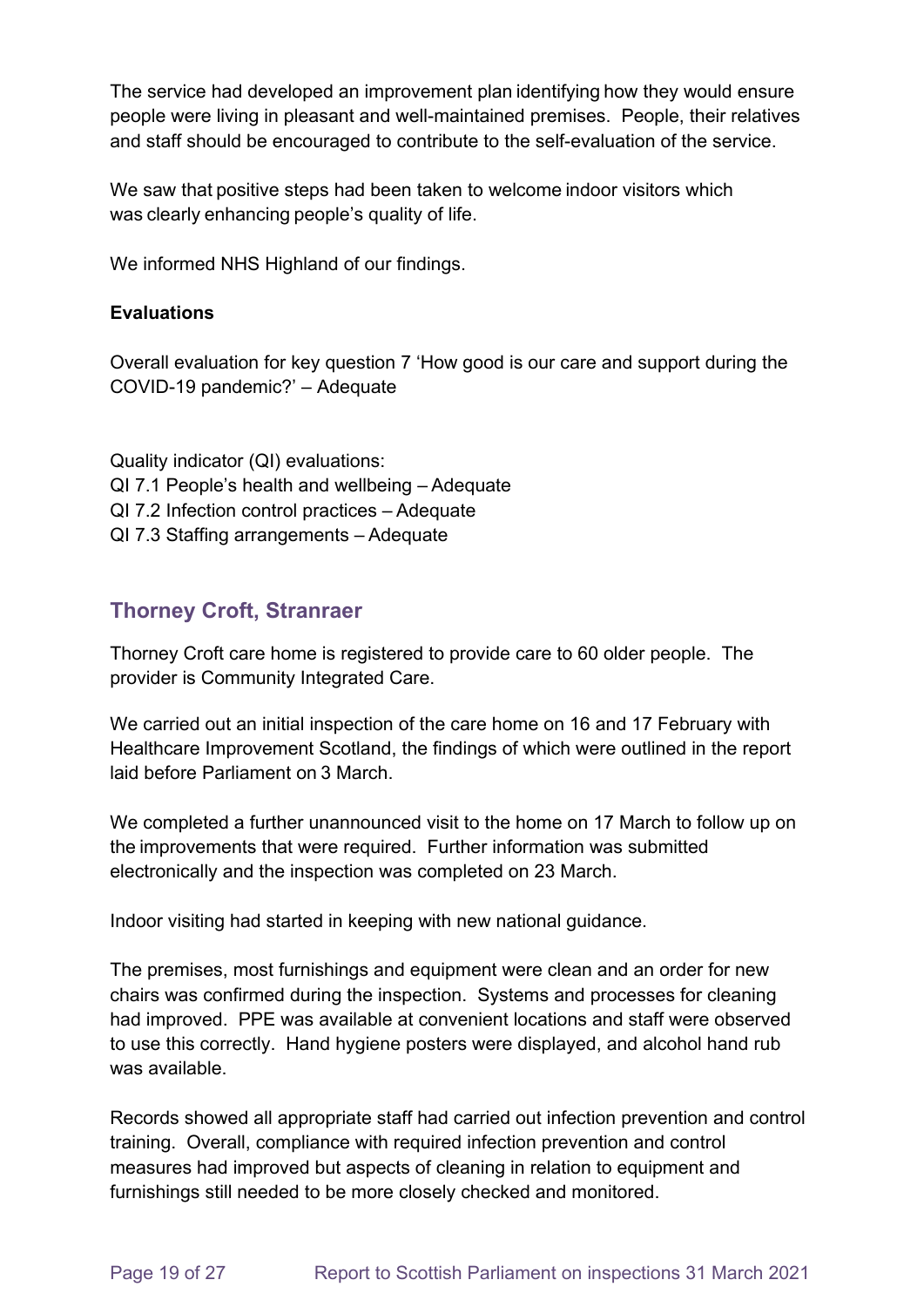We informed Dumfries and Galloway health and social care partnership of our findings.

We reviewed the evaluations for this care home based on our findings at this inspection. The updated evaluations are set out below.

#### **Evaluations**

Overall evaluation for key question 7 'How good is our care and support during the COVID-19 pandemic?' – Adequate

Quality indicator (QI) evaluations: QI 7.1 People's health and wellbeing – Adequate QI 7.2 Infection prevention and control practices – Adequate QI 7.3 Staffing arrangements – Adequate

### **Woodlands Nursing Home, Livingston**

Woodlands Nursing Home is a care home registered to provide care to a maximum of 81 older people and one named adult under 65. The service provider is Peacock Medicare Ltd.

We carried out an inspection of the care home on 17 March.

People were supported by staff who knew them well and who were guided using information in person centred support plans. Care and support were responsive to people's needs.

Staff had training and were knowledgeable about COVID-19 and infection prevention and control. There were sufficient supplies of PPE and this was used appropriately. The home was clean and tidy and appropriate cleaning regimes were in place.

Social distancing was promoted by staff who supported people in a respectful and kind manner. Staff were responsive to people and their families, who were kept up to date with what was happening in the home.

People were being supported to maintain contact with those important to them. Visiting was in line with guidance and letters had been sent to make visitors welcome and aware of what they could expect when visiting indoors.

Staff felt well supported and valued for their work and feedback from relatives about staff was positive.

We informed West Lothian health and social care partnership of our findings.

#### **Evaluations**

Overall evaluation for key question 7 'How good is our care and support during the COVID-19 pandemic?' – Good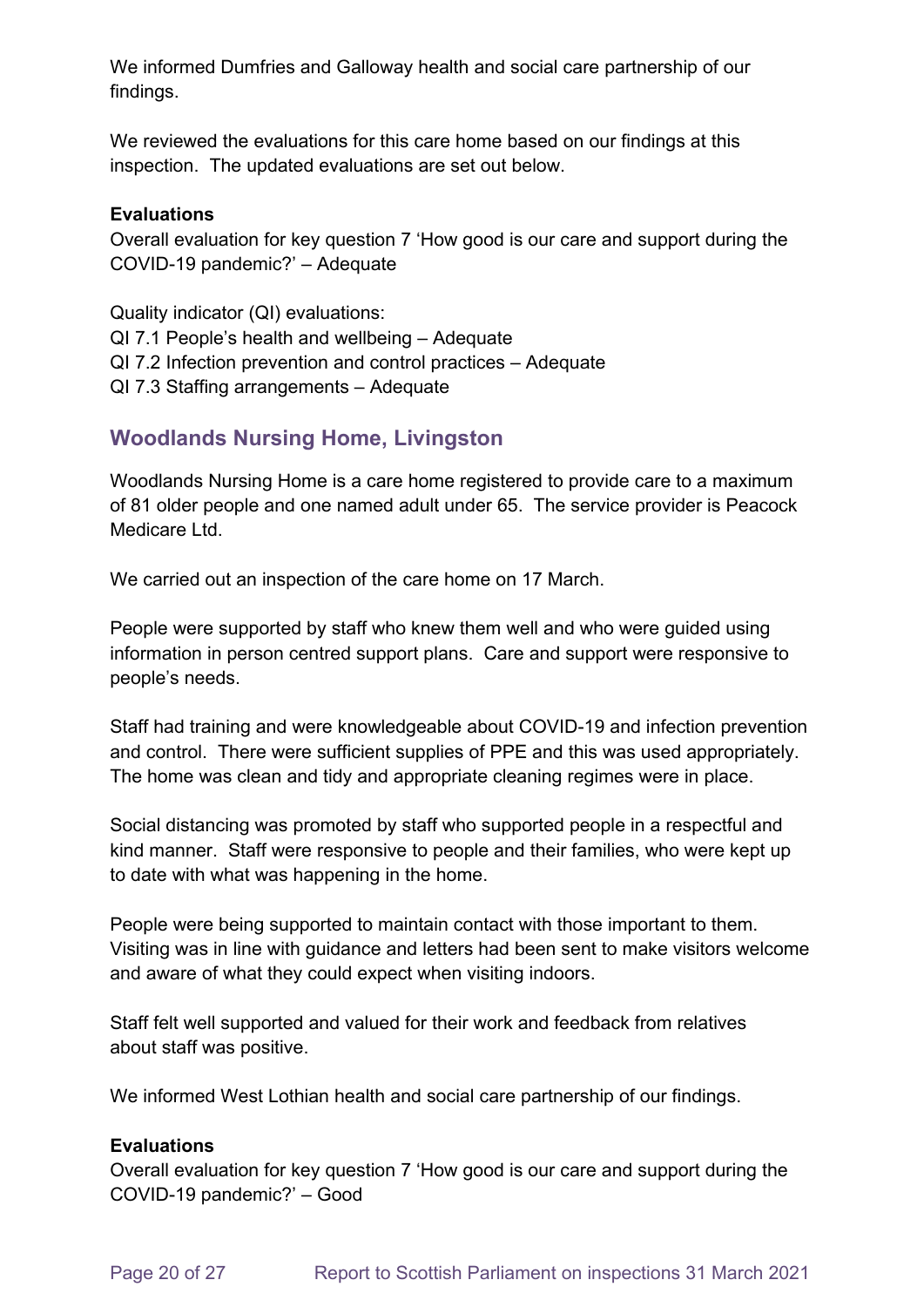Quality indicator (QI) evaluations: QI 7.1 People's health and wellbeing –Good QI 7.2 Infection prevention and control practices - Good QI 7.3 Staffing arrangements – Very Good

### **Millburn Homes, Cambuslang**

Millburn Homes is a care home registered to provide care for 20 adults. The provider is Parkcare Homes (No.2) Limited.

We carried out an unannounced inspection of the home with Healthcare Improvement Scotland on 18 February, the findings of which were laid before Parliament on 3 March. We issued a letter of serious concern which detailed immediate action the home must take in relation to the cleanliness of the environment, furnishings and shared equipment used to support people.

We completed a further visit on 22 February with Healthcare Improvement Scotland and found significant improvements in relation to cleanliness and infection prevention and control practice. We identified the need to establish management oversight of quality assurance systems to sustain safe infection prevention and control practice.

We carried out a further visit to monitor progress on 17 March. The service was clean and enhanced cleaning was in line with current guidance. Staff were knowledgeable and aware of the correct frequency and use of cleaning products. Schedules and monitoring of the environment was in place to allow more effective cleaning. Further improvements to the quality assurance systems are still needed to improve management oversight of the service.

We informed South Lanarkshire health and social care partnership of our findings.

We will undertake a further visit to check that progress continues.

#### **Evaluations**

This was a follow-up inspection. We did not change the service evaluations.

### **Roselea House, Cowdenbeath**

Roselea House is registered to provide care to 20 older people. The provider is Kingdom Homes Ltd.

We completed an inspection of the home on 5 December 2020, the findings of which were outlined in the report laid before Parliament on 23 December.

We completed a further visit to the home on 18 March to follow up on the improvements required regarding the administration of medication. We found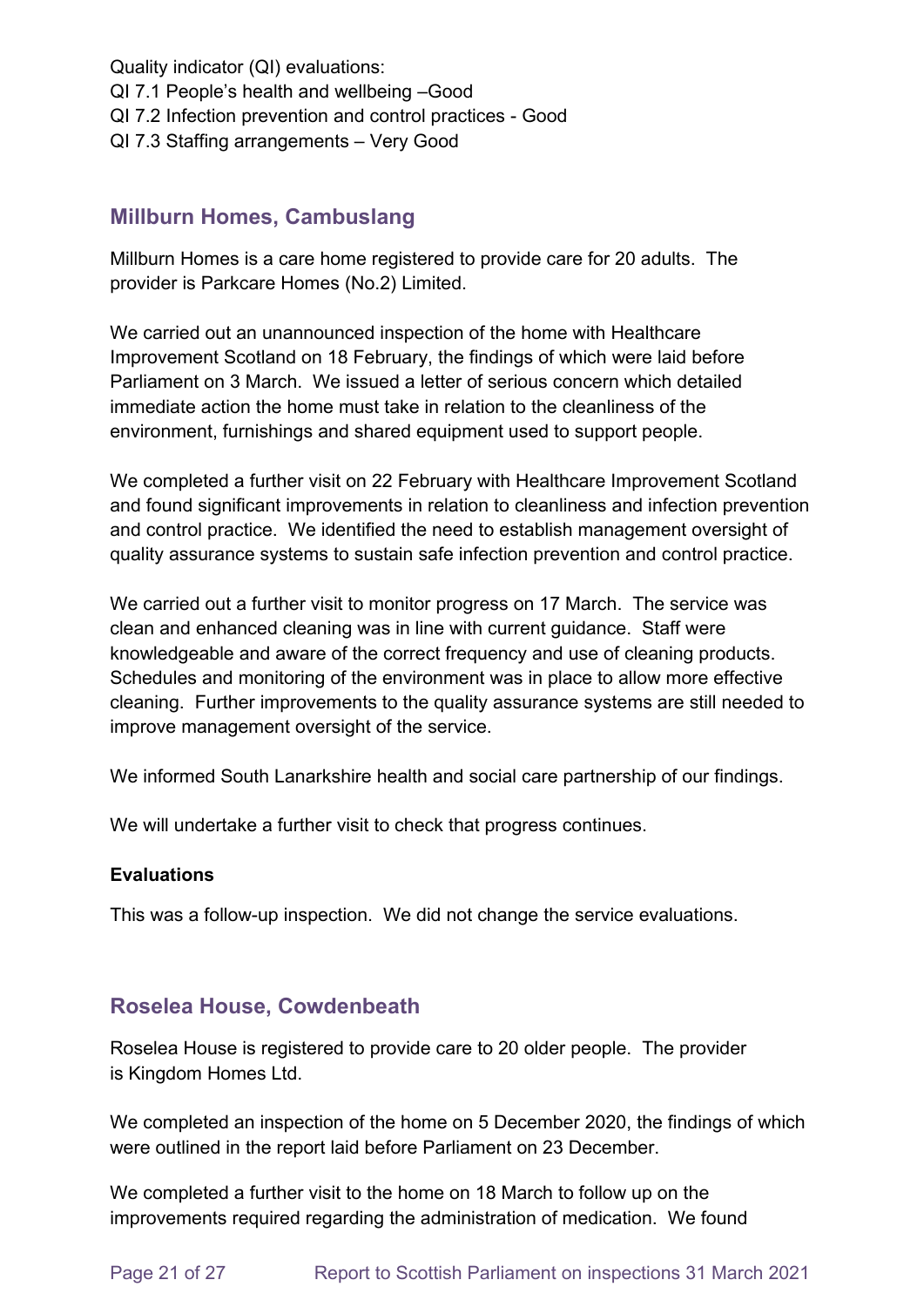effective action had been taken. People were receiving their medication appropriately and systems had been developed to sustain improvements.

There was a good level of staff on duty to meet people's needs. People were supported by a staff team who were familiar with their preferences and choices, and who treated them with dignity and respect. Essential and window visits were established, and preparations were in place to recommence indoor visiting, following government guidance.

We found the home and care equipment were clean, tidy, and well maintained. PPE supplies were good and available for staff throughout the home.

Anticipatory care plans had been introduced so that people's wishes were clearly recorded to guide staff.

We informed Fife health and social care partnership of our findings.

#### **Evaluations**

This was a follow-up inspection. We did not change the service evaluations.

# **Clashfarquhar House, Stonehaven**

Clashfarquhar House is a care home registered to provide care to 21 older people. The provider is Church of Scotland, trading as Crossreach.

We carried out an initial inspection of the service on 18 and 19 February, the findings of which were outlined in the report laid before Parliament on 3 March. We completed a further inspection on 19 March to follow up on the improvements required.

The provider had made improvements across the service provision meeting most of the requirements within the timeframe specified. We identified a number of health and safety concerns for which we have requested a health and safety assessment to be carried out.

A programme of intensive decluttering and cleaning had been completed throughout the communal areas of the building to support effective cleaning and decontamination. Improvements required within the environment were being managed as part of a risk-based action plan.

Cleaning schedules and auditing systems were in place. However, we found that sometimes cleaning had not been completed as per the schedule or that areas in need of attention, highlighted by audit, were not followed up.

Management of clinical waste was improved by the purchase of appropriate bins and waste was being disposed of in the correct streams.

A review of staffing requirements had taken place resulting in commencement of the process for recruitment of additional domestic and care staff.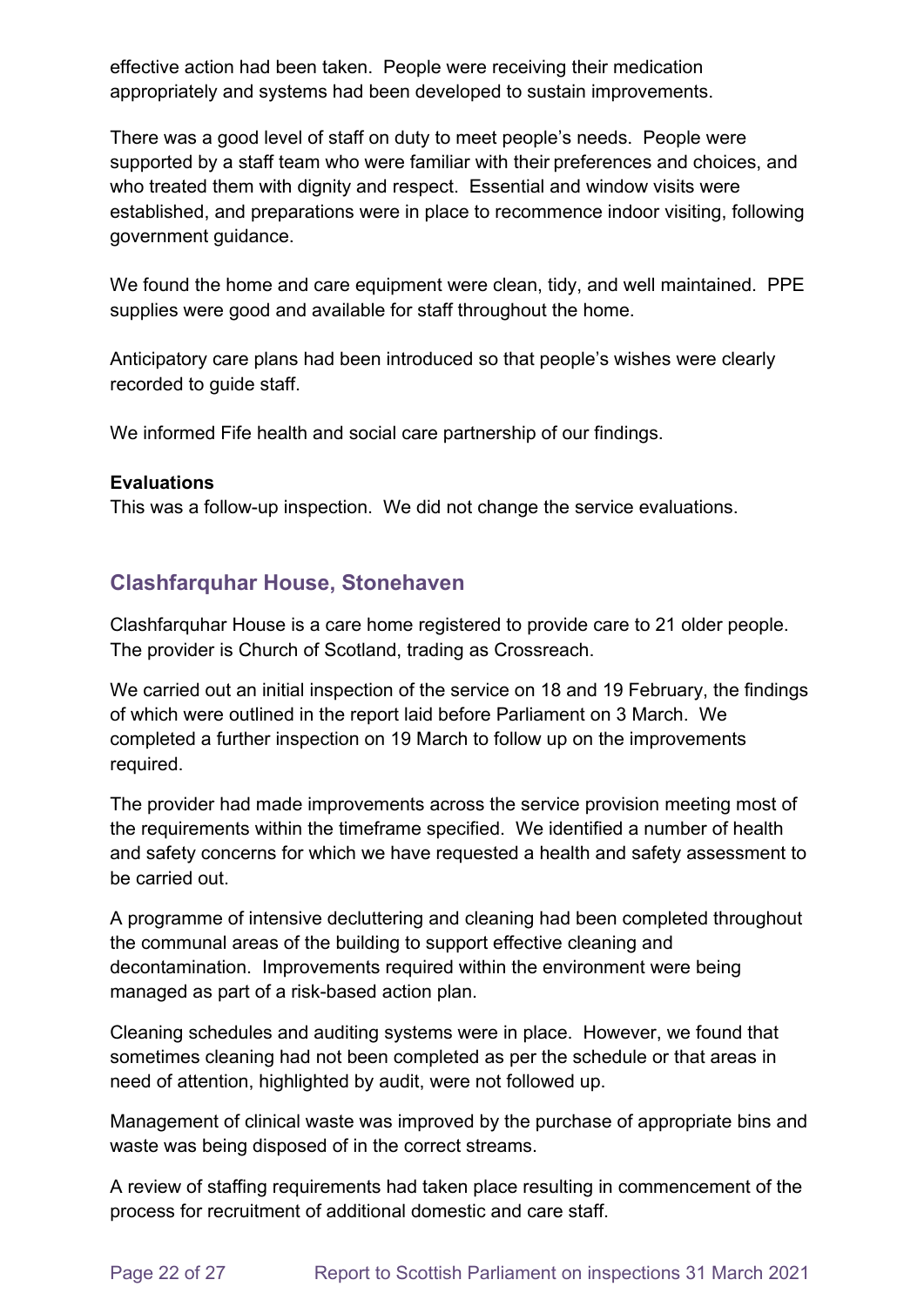Systems were in place to track staff competency in relation to infection prevention and control and PPE. The provider had introduced an auditing system across the establishment, to support and sustain good practice. Further improvement is required around some of these systems.

People reported as being happy with their care and support and we observed that they were engaged in meaningful activities.

We informed Aberdeenshire health and social care partnership of our findings.

We will carry out a further visit to review and assess improvements.

#### **Evaluations**

This was a follow-up inspection. We did not change the service evaluations.

### **Bon Accord Care – Balnagask House, Aberdeen**

Bon Accord Care - Balnagask House is a care home registered to provide care to 30 older people.  The provider is Bon Accord Care.

We carried out an unannounced inspection of the care home on 22 March.

People were being supported by the staff to maintain contact with family using technology. The home was organising a system to start indoor visiting as soon as possible in line with current guidance.

The home had appropriate measures in place to maintain social distancing and this limited the number of residents using communal areas. More effort was needed from staff to engage people in meaningful activities inside and out of their rooms. Care plans were basic and did not promote personalised approaches. People's preferences and individual needs were not clearly identified or effectively planned for.

The home was uncluttered and enhanced cleaning schedules were in place. PPE supplies were good and were available for staff throughout the home. Staff had received training and were knowledgeable about COVID-19 and infection prevention and control. However, we found several instances of poor infection prevention and control practices which increased the risk of cross infection.

There were sufficient staff to provide for people's basic care needs however, the number was below the home's own recommended staffing levels required to fully meet people's needs. This inhibited the ability to cohort staff on individual floors and to provide a high level of personalised care.

We informed Aberdeen City health and social care partnership of findings and they have agreed to provide support to the home.

We will undertake a further visit to monitor progress.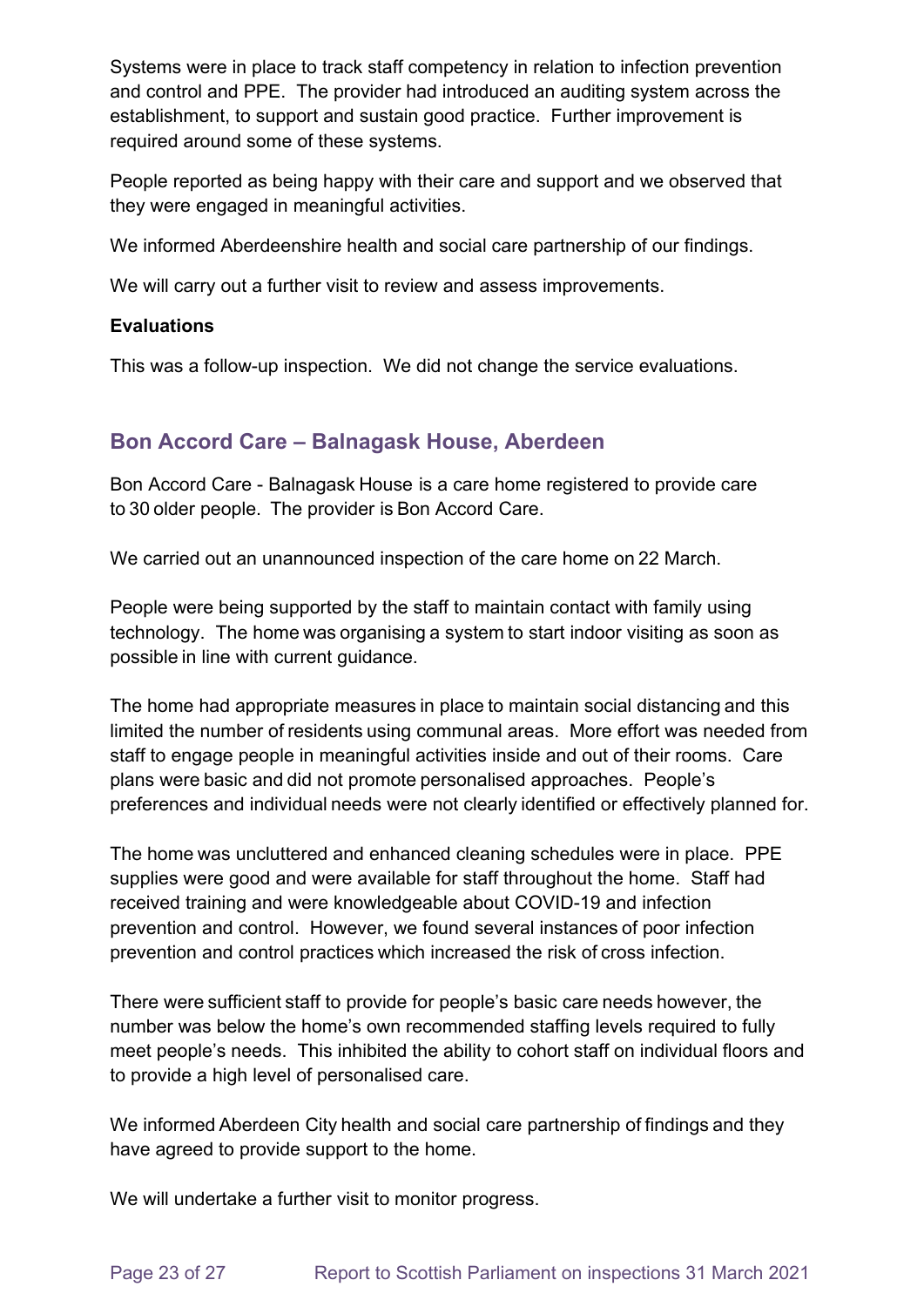#### **Evaluations**

Overall evaluation for key question 7 'How good is our care and support during the COVID-19 pandemic?' – Weak

Quality indicator (QI) evaluations: QI 7.1 People's health and wellbeing - Adequate QI 7.2 Infection prevention and control practices - Weak QI 7.3 Staffing arrangements – Weak

# **Abbotsford House, Glasgow**

Abbotsford House is registered to provide care to a maximum of 34 older people. The provider is Morrison Community Care Limited.

We carried out an inspection of the service on 11 and 12 February where we identified areas for improvement. This was outlined in the report laid before Parliament on 3 March.

We inspected the service again on 22 March to ensure the identified areas for improvement had been implemented.

We found that the provider had implemented quality assurance processes that helped to drive improvement. Staff at all levels were kept well informed about the improvement work and felt involved and confident about their own role within it.

The number and placement of clinical waste bins, PPE stations and dispensers for alcohol-based hand rub had been improved which led to safer infection prevention and control practice.

We found that a particular strength of the service was the way in which observations of practice had been used in a targeted way to evaluate important processes in relation to infection prevention and control. Examples included the delivery of clean laundry to people's rooms or the receiving of deliveries. This demonstrated a high degree of understanding and motivation and led to improvements that increased the safety of residents and staff.

The service had well organised processes in place that enabled residents to receive safe indoor visits.

#### **Evaluations**

Overall evaluation for key question 7 'How good is our care and support during the COVID-19 pandemic?' – Good

Quality indicator (QI) evaluations: QI 7.1 People's health and wellbeing – Good QI 7.2 Infection control practices – Very Good QI 7.3 Staffing arrangements – Good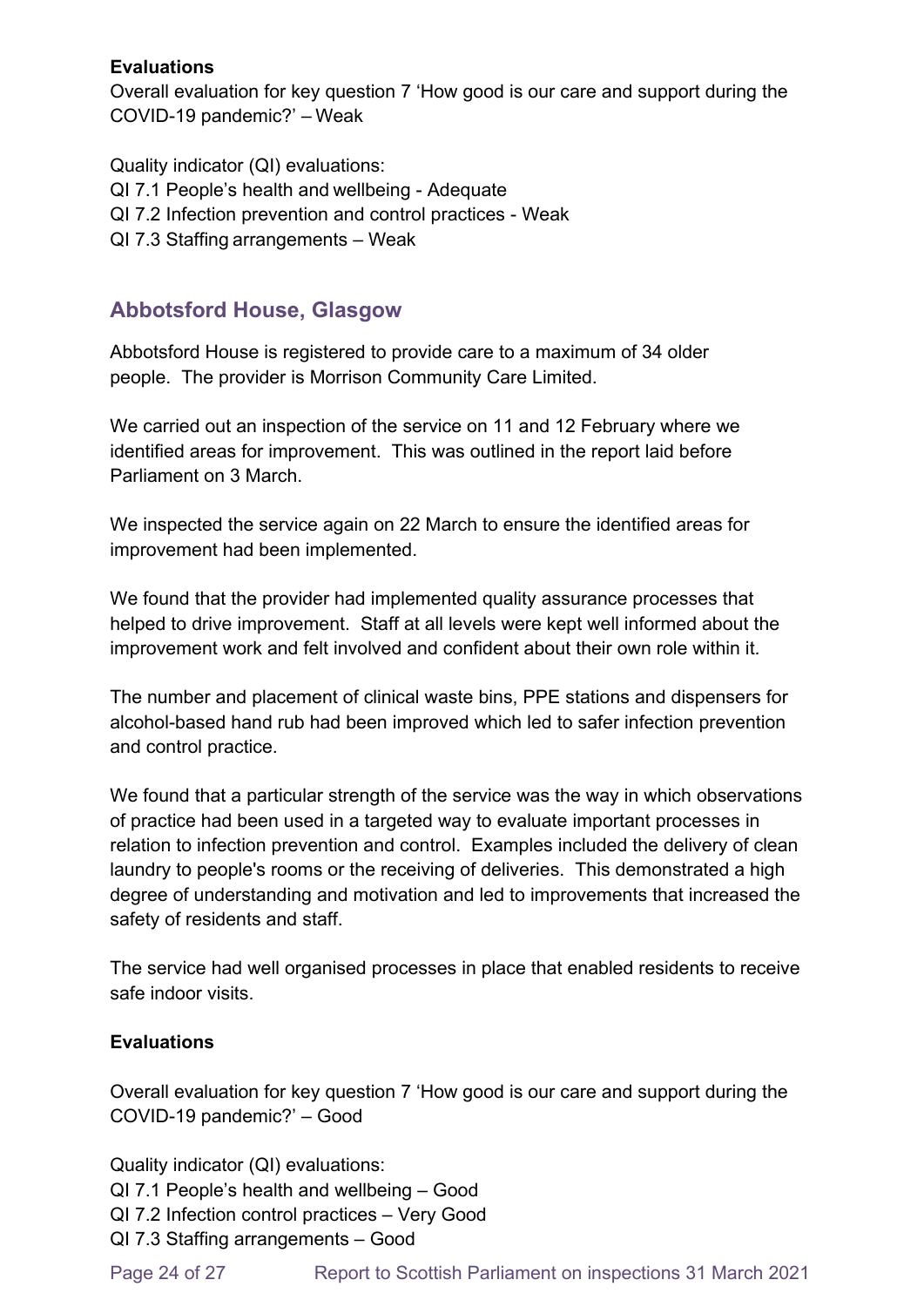### **Ashton Grange, Glasgow**

Ashton Grange is a care home registered to provide care to a maximum of 26 older people. The provider is Keane Premier Health Care Glasgow Limited. We carried out an initial unannounced inspection between 17 and 19 February with Healthcare Improvement Scotland, the findings of which were outlined in the report laid before Parliament on 3 March.

We visited again on 23 March to carry out an unannounced inspection, with Healthcare Improvement Scotland, to follow up on the improvement required in relation to infection prevention and control.

There were improvements in the cleanliness of the environment and equipment in use as well as staff knowledge and understanding. Quality assurance systems had also been revised and demonstrated frequent and effective monitoring of the environment and staff practice. The requirement identified at the last inspection had been met.

However, we identified new concerns relating to how people, newly admitted to the service, were being supported to follow current self-isolation, infection prevention and control guidance. Effective measures needed to be put into place which minimised the risk to people living and working in the service.

We informed Glasgow health and social care partnership of our concerns and they have agreed to provide support to the home.

We will undertake a further visit to monitor progress.

#### **Evaluations**

This was a follow-up inspection. We did not change the service evaluations.

### **Greyfriars Care Centre, Glasgow**

Greyfriars Care Centre is a care home registered to provide a care service to a maximum of 26 older people. The provider is Keane Premier Health Care Glasgow Limited.

We carried out an initial unannounced inspection on 11 February, the findings of which were outlined in the report laid before Parliament on 3 March.

We visited again on 24 March to carry out an unannounced inspection. There were improvements in the cleanliness of the environment and equipment in use as well as staff knowledge and understanding. There is an on-going programme of redecoration and refurbishment.

Quality assurance systems had also been revised and demonstrated frequent and effective monitoring of the environment and staff practice. The requirement identified at the last inspection had been met.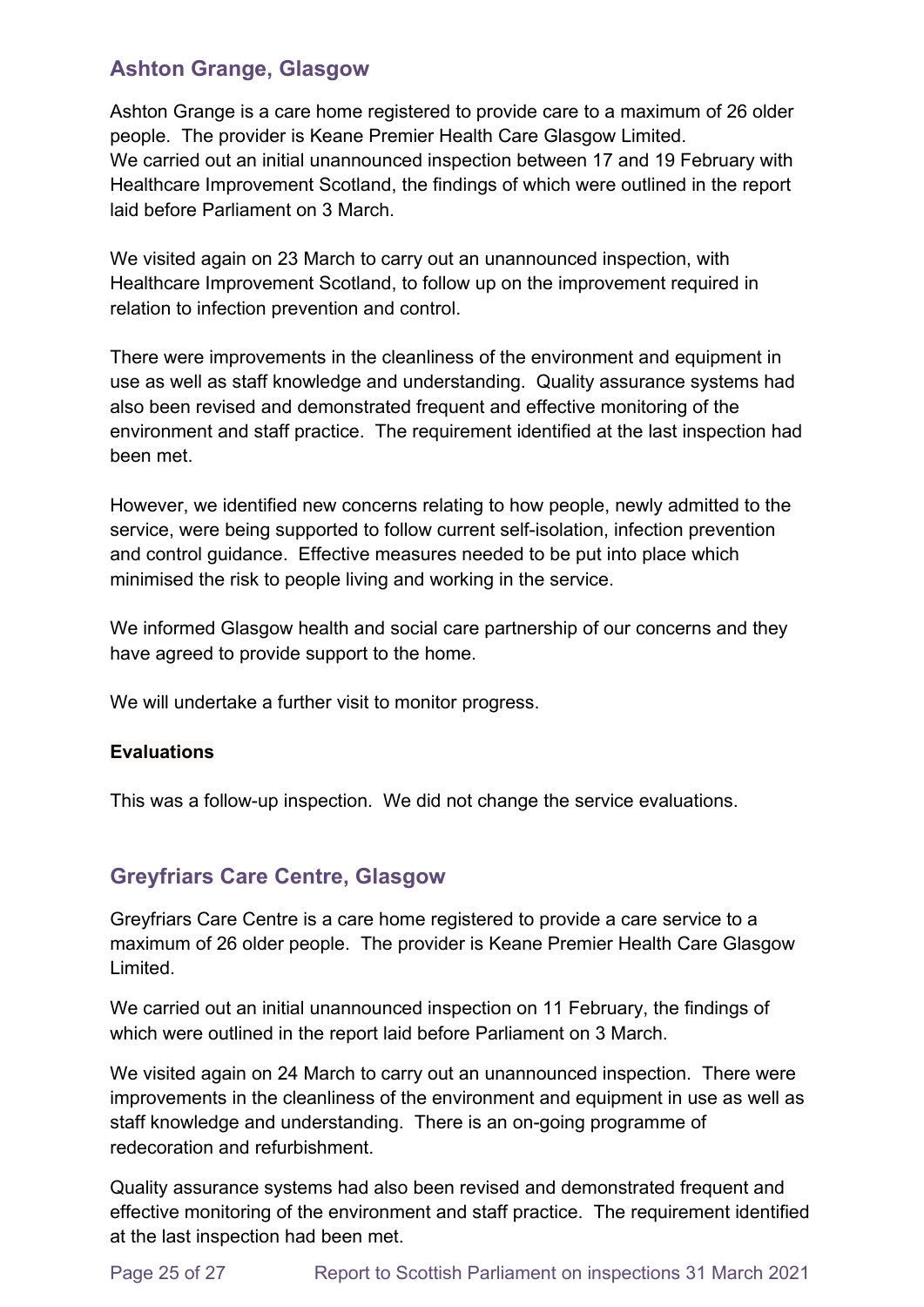Staff handovers were in place for domestic and care staff. These helped staff understand and promote good infection prevention and control practice. Staff observations and supervision had also positively influenced staff practice. The area for improvement made at the last inspection had been met.

We shared our findings with Glasgow City health and social care partnership.

#### **Evaluations**

This was a follow-up inspection. We did not change the service evaluations.